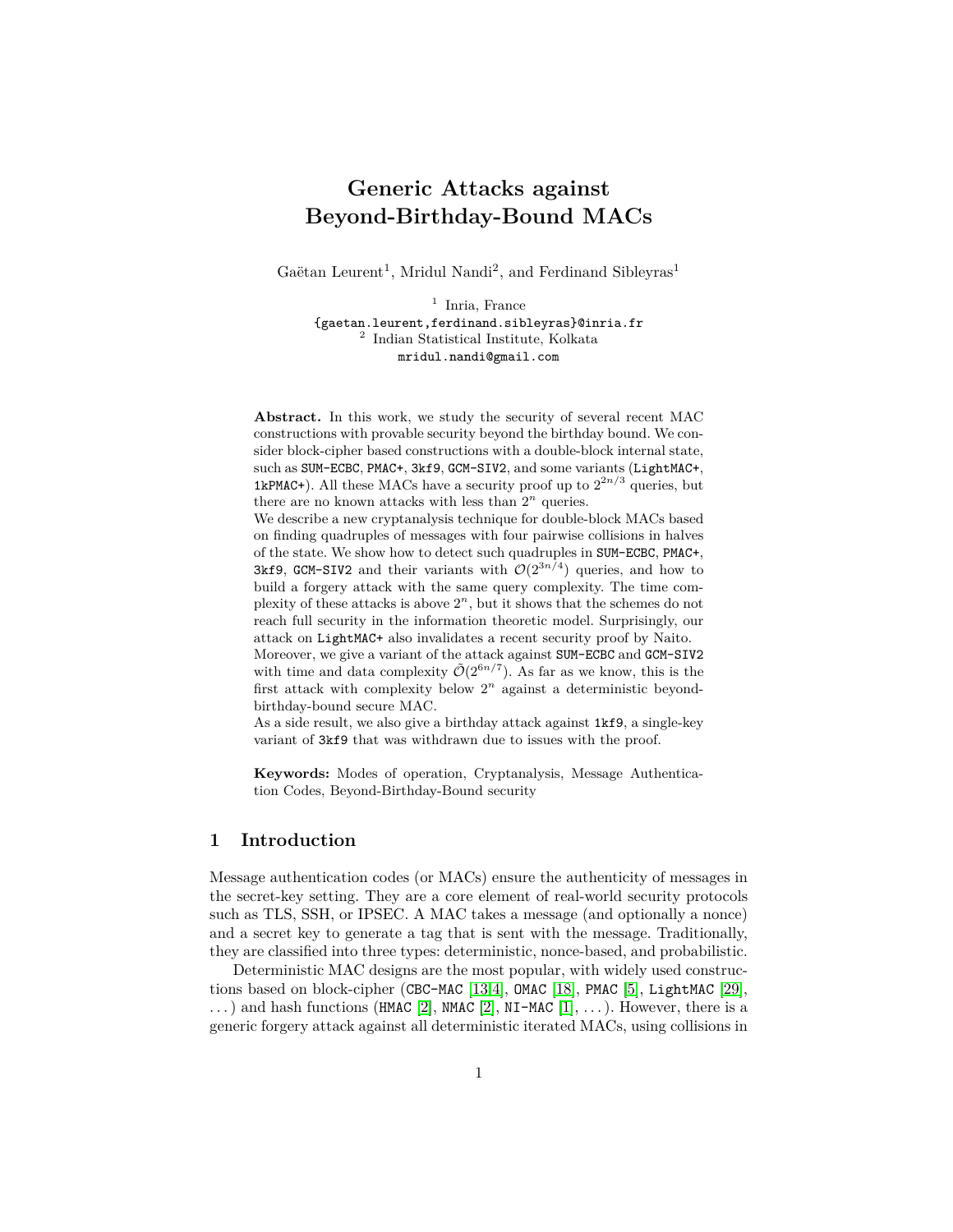the internal state, due to Preneel and van Oorschot [\[37\]](#page-29-1). Therefore, these MACs only achieve security up to the birthday bound, *i.e.* when the number of queries by the adversary is bounded by  $2^{n/2}$ , with *n* the state size. This is equivalently called *n/*2-bit security.

One way to increase the security is to use a *nonce*, a unique value provided by the user (in practice, the nonce is usually a counter). This approach has been pioneered by Wegman and Carter [\[41\]](#page-29-2) based on an earlier work by Gilbert *et al.* [\[15\]](#page-28-2). Later a few follow ups like EDM and EWCDM [\[7\]](#page-27-4), and Dual EDM [\[30\]](#page-29-3) have been proposed to achieve beyond birthday security.

Alternatively, a probabilistic MAC uses a random coin for the extra value, which is usually called a *salt*, and must be transmitted with the MAC. Probabilistic MACs have the advantage that they can stay secure when called with the same input twice, and don't require a state to keep the nonce unique. Some popular probabilistic MAC constructions are XMACR [\[3\]](#page-27-5), RMAC [\[22\]](#page-28-3) and EHtM [\[31\]](#page-29-4). In particular, RMAC and EHtM have security beyond the birthday bound.

However, deterministic MACs are easier to use in practice, and there has been an important research effort to build deterministic MAC with security beyond the birthday bound, using an internal state larger than the primitive size. In particular, several constructions use a 2*n*-bit internal state so that collisions in the state are only expected after 2 *<sup>n</sup>* queries. Yasuda first proposed SUM-ECBC [\[42\]](#page-29-5), a beyond birthday bound (BBB) secure deterministic MAC that achieves 2*n/*3 bit security. However, this construction has rate 1*/*2 and later Yasuda himself proposed one of the most popular BBB secure MAC PMAC+ [\[43\]](#page-29-6) achieving rate 1. Later several other constructions like  $3kf9$  [\[44\]](#page-29-7), LightMAC+ [\[33\]](#page-29-8), GCM-SIV2 [\[20\]](#page-28-4), and single key PMAC+ [\[9\]](#page-27-6) have been proposed. Interestingly, all the above designs share a common structure: a double-block universal hash function outputs a 2*n*bit hash value (seen as two *n*-bit halves), and a finalization function generates the tag by XORing encrypted values of the two *n*-bit hash values. This structure has been called double-block-hash-then-sum, and it will be the focus of our paper.

More recently, variants of PMAC+ based on tweakable block-cipher have also been proposed, such as PMAC\_TBC [\[32\]](#page-29-9), PMACx [\[27\]](#page-28-5), ZMAC [\[21\]](#page-28-6), and ZMAC+[\[28\]](#page-28-7).

**Our results.** We focus on the security of deterministic block-cipher based MACs with security beyond the birthday bound and double-block hash construction. Several previous works have been focused on security proofs, showing that they are secure up to  $2^{2n/3}$  queries [\[43,](#page-29-6)[44,](#page-29-7)[20](#page-28-4)[,9,](#page-27-6)[42,](#page-29-5)[33\]](#page-29-8). For most of these constructions, the advantage of an adversary making *q* short queries is bounded by  $\mathcal{O}(q^3/2^{2n})$ . Recently, Naito [\[34\]](#page-29-10) gave an improved security proof for LighMAC+, with advantage at most  $\mathcal{O}(q_t^2 q_v/2^{2n})$ , with  $q_t$  MAC queries and  $q_v$  verification queries. In particular, this would prove security up to  $2<sup>n</sup>$  when the adversary can only do a single verification query.

In this work, we take the opposite approach and look for generic attacks against these modes. We use a cryptanalysis technique that can be seen as a generalisation of the collision attack of Preneel and van Oorschot [\[37\]](#page-29-1). Instead of looking for a pair of messages so that the full state collides, we look for a quadruple of messages, which can be seen either as two pairs colliding on the first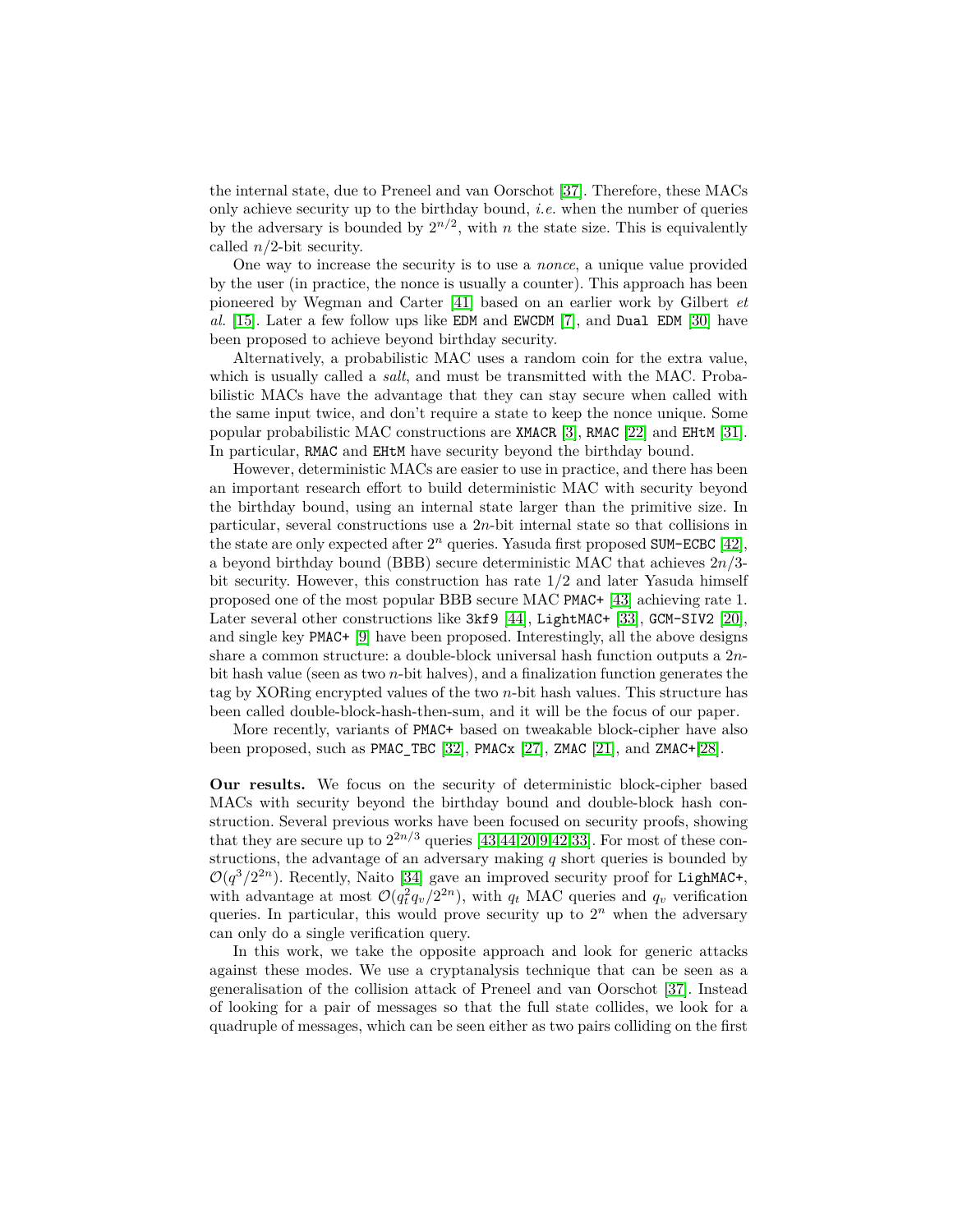<span id="page-2-0"></span>**Table 1.** Summary of the security for studied modes and our main results. *q* is the number of queries,  $\ell$  is maximum size of a query,  $\sigma$  is total number of processed blocks. The expected lower bound and attack complexity is in number of constant length queries  $(\ell = \mathcal{O}(1))$ . We use "U" for universal forgeries, and "E" for existential forgeries.

| Mode                                            | Provable security bounds                                                                                                                                                                       |                                                | Attacks (this work)                                                                                                                            |                                                                                                             |
|-------------------------------------------------|------------------------------------------------------------------------------------------------------------------------------------------------------------------------------------------------|------------------------------------------------|------------------------------------------------------------------------------------------------------------------------------------------------|-------------------------------------------------------------------------------------------------------------|
|                                                 | Advantage                                                                                                                                                                                      |                                                | Queries Queries                                                                                                                                | Time Type                                                                                                   |
| SUM-ECBC $[42]$                                 | $\mathcal{O}(\frac{q^3\ell^3}{2^{2n}})$                                                                                                                                                        | $\Omega(2^{2n/3}) \quad \mathcal{O}(2^{3n/4})$ |                                                                                                                                                | $\tilde{\mathcal{O}}(2^{3n/2})$ U                                                                           |
| GCM-SIV2 [20]                                   | $\mathcal{O}(\frac{q^3\ell^2}{2n})$                                                                                                                                                            | $\Omega(2^{2n/3}) \quad \mathcal{O}(2^{3n/4})$ | $O(2^{6n/7})$<br>$O(2^{6n/7})$                                                                                                                 | $\tilde{\mathcal{O}}(2^{6n/7})$ U<br>$\tilde{\mathcal{O}}(2^{3n/2})$ U<br>$\tilde{\mathcal{O}}(2^{6n/7})$ U |
| PMAC+ $[43]$<br>LightMAC+ [33]<br>1kPMAC+ $[9]$ | $\mathcal{O}(\frac{q^3\ell^3}{2^{2n}})$<br>$\mathcal{O}(\frac{q^3}{2^{2n}})$<br>$\mathcal{O}(\frac{\sigma}{2^n}+\frac{q\sigma^2}{2^{2n}})$                                                     |                                                | $\Omega(2^{2n/3})$ $\mathcal{O}(2^{3n/4})$<br>$\Omega(2^{2n/3}) \quad \mathcal{O}(2^{3n/4})$<br>$\Omega(2^{2n/3}) \quad \mathcal{O}(2^{3n/4})$ | $\tilde{\mathcal{O}}(2^{3n/2})$ E<br>$\tilde{\mathcal{O}}(2^{3n/2})$ E<br>$\tilde{\mathcal{O}}(2^{3n/2})$ E |
| 3kf9[44]<br>1kf9 [8]                            | $\mathcal{O}(\frac{q^{3}\ell^{3}}{2^{2n}}+\frac{q\ell}{3^{2n}})\\ \mathcal{O}(\frac{q\ell^{2}}{2^{n}}+\frac{q^{3}\ell^{4}}{2^{2n}}+\frac{q^{4}\ell^{4}}{2^{3n}}+\frac{q^{4}\ell^{6}}{2^{4n}})$ |                                                | $\Omega(2^{2n/3}) \quad \mathcal{O}(\sqrt[4]{n} \cdot 2^{3n/4})$<br>$\Omega(2^{2n/3})$ $\mathcal{O}(2^{n/2})$                                  | $\tilde{\mathcal{O}}(2^{5n/4})$ U<br>$\tilde{\mathcal{O}}(2^{n/2})$ U                                       |

half of the state, or two pairs colliding on the second half. Since the finalization function combines the halves with a sum, we can detect such a quadruple because the corresponding MACs sum to zero, and can usually amplify this filtering. Moreover, when the message are well constructed, the relations defining the four collisions create a linear system of rank only three, so that we expect one good quadruple out of 2 <sup>3</sup>*<sup>n</sup>*. Therefore, we only need four lists of 2 <sup>3</sup>*n/*<sup>4</sup> queries, and we expect one good quadruple out of the  $2^{3n}$  choices in the four lists.

Table [1](#page-2-0) shows a summary of our main results and how they compare with their respective provable security claims. In particular, we have forgeries attacks with  $\mathcal{O}(2^{3n/4})$  MAC queries against SUM-ECBC, GCM-SIV2, PMAC+, LightMAC+, 1kPMAC+, and 3kf9. As far as we know, these are the first attacks with less than 2 *<sup>n</sup>* queries against these constructions. Our attack against LighMAC+ contradicts the recent security bound for LighMAC+ [\[34\]](#page-29-10), because we have an attack with  $\mathcal{O}(2^{3n/4})$  MAC queries, and a single verification query. The other attacks do not contradict the security proofs, but they make an important step towards understanding the actually security of these modes: we now have a lower bound of  $2^{2n/3}$  queries from the proofs, and an upper bound of  $2^{3n/4}$  from our attacks.

The attacks have a complexity of  $2^{3n/4}$  in the information theoretic model (the model used for most MAC security proofs), but we note that an attacker needs more than  $2^n$  operations to create a forgery. However, we have found a variant of our attack against SUM-ECBC and GCM-SIV2 with total complexity below  $2^n$ , using  $\mathcal{O}(2^{6n/7})$  queries and  $\mathcal{O}(2^{6n/7})$  operations.

We have also found an attack with only  $\mathcal{O}(2^{n/2})$  queries and  $\tilde{\mathcal{O}}(2^{n/2})$  operations against 1kf9 [\[8\]](#page-27-7), a single key variant of 3kf9 with claimed security up to 2 <sup>2</sup>*n/*<sup>3</sup> queries. 1kf9 has been withdrawn due to issues with its security proof, but no attack was known previously.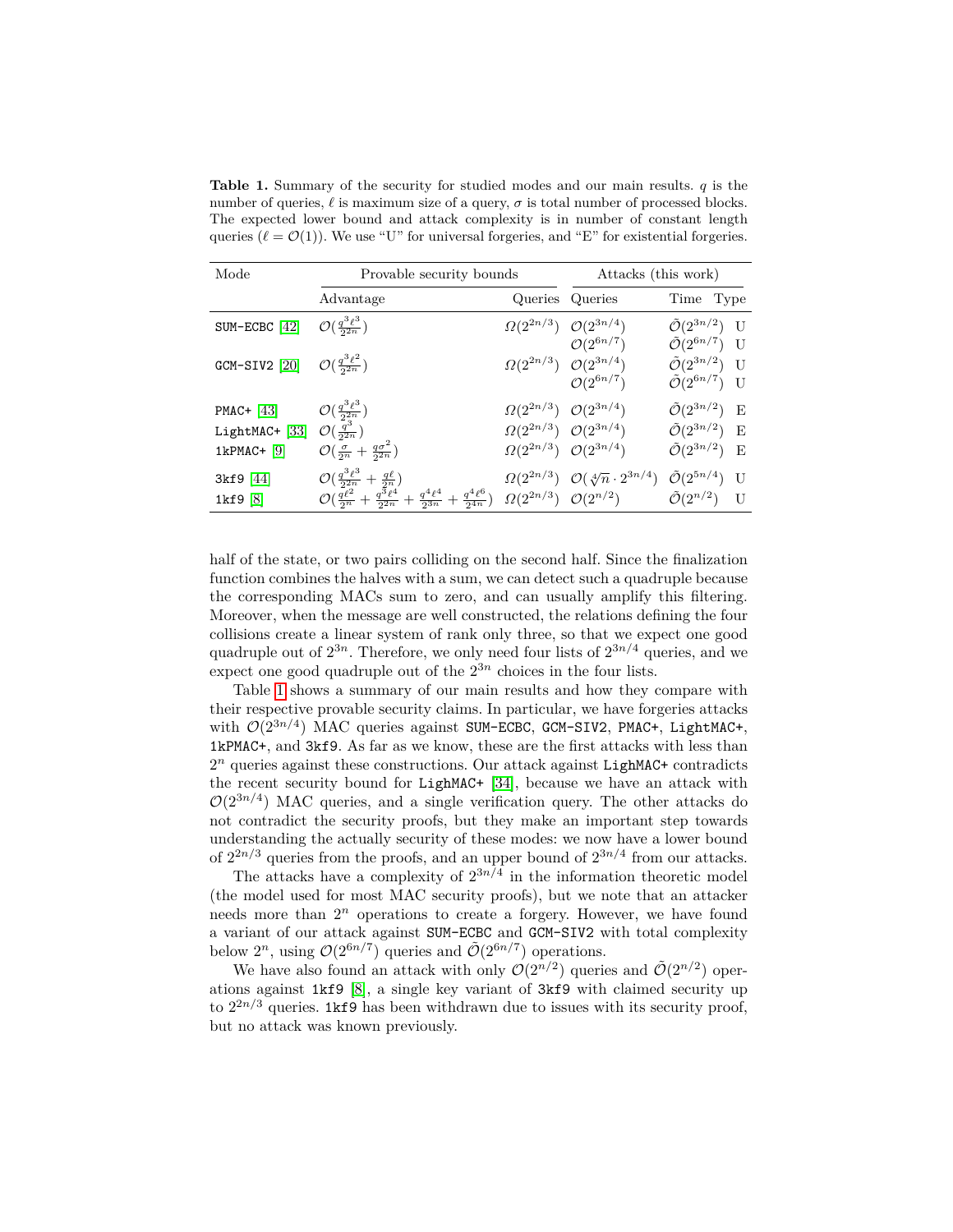**Related works.** There has been extensive work on security proofs for modes of operations, with a recent focus on security beyond the birthday bound. An interesting example is the encryption mode CENC by Iwata [\[17\]](#page-28-8): the initial proof was only up to  $2^{2n/3}$  queries, but a later proof showed that it actually remains secure close to  $2^n$  queries [\[19\]](#page-28-9). Our results show that in the case of double-blockhash-then-sum MACs, the security is lower than *n*-bit security.

Similarly, the initial proof of the randomized MAC EHtM only gave security up to  $2^{2n/3}$ , but a later proof showed security up to  $2^{3n/4}$  [\[11\]](#page-28-10). This result also includes a matching attack, using a technique similar to ours based on looking for quadruples. However in the case of EHtM the attacker can observe part of the state, which allows him to find a right quadruple in  $\mathcal{O}(2^{3n/4})$  time and memory. In our case we can't observe the internal state at all, thus we need to use different tricks tailored to each construction in order to amplify the filtering and avoid the many false-positives. In particular, this significantly increases the time and memory complexity.

There has also been intensive work on generic attacks to complement the security proof results. After the generic collision attack of Preneel and van Oorschot [\[37\]](#page-29-1), more advanced attacks against MACs have been described, with stronger outcomes than existential forgeries, starting with a key-recovery attack against the envelop MAC by the same authors [\[38\]](#page-29-11). In particular, a series of attacks against hash-based MACs [\[26](#page-28-11)[,36,](#page-29-12)[16,](#page-28-12)[10\]](#page-27-8) led to universal forgery attacks against long challenges, and key-recovery attacks when the hash function has an internal checksum (like the GOST family). Against PMAC, Lee *et al.* showed a universal forgery attack in 2006 [\[25\]](#page-28-13). Later, Fuhr, Leurent and Suder gave a key-recovery attack against the PMAC variant used in AEZv3 [\[14\]](#page-28-14). Issues with GCM authentication with truncated tags were also pointed out by Ferguson [\[12\]](#page-28-15). These attacks don't contradict the security proofs of the schemes, but they are important results to understand the security degradation after the birthday bound.

**Organization of the paper.** We first explain our attack technique using quadruples of messages in Section [2,](#page-3-0) and give three concrete attacks using this technique: an attack against SUM-ECBC and GCM-SIV2 in Section [3,](#page-7-0) an attack against PMAC+ and related constructions in Section [4,](#page-13-0) and an attack against 3kf9 in Section [5.](#page-16-0) Finally, we show a variant of the technique using special properties of the single-key constructions of [\[8,](#page-27-7)[9\]](#page-27-6) in Section [6.](#page-21-0)

**Notations.** We denote the concatenation of messages blocks *x* and *y* as  $x \parallel y$ . When *x* and *y* fit together in one block, we use  $x|y$  to denote their concatenation. We use  $L[i]$  to denote element *i* of list  $L$ ,  $x_{[i]}$  to denote bit *i* of *x*, and  $x_{[i:j]}$  to denote bits *i* to  $j - 1$ . Finally, we use a curly brace for systems of equations.

# <span id="page-3-0"></span>**2 Generic Attack against double-block-hash MACs**

We first explain our attacks in a generic way, and leave the specific details to later sections focused on concrete MAC constructions.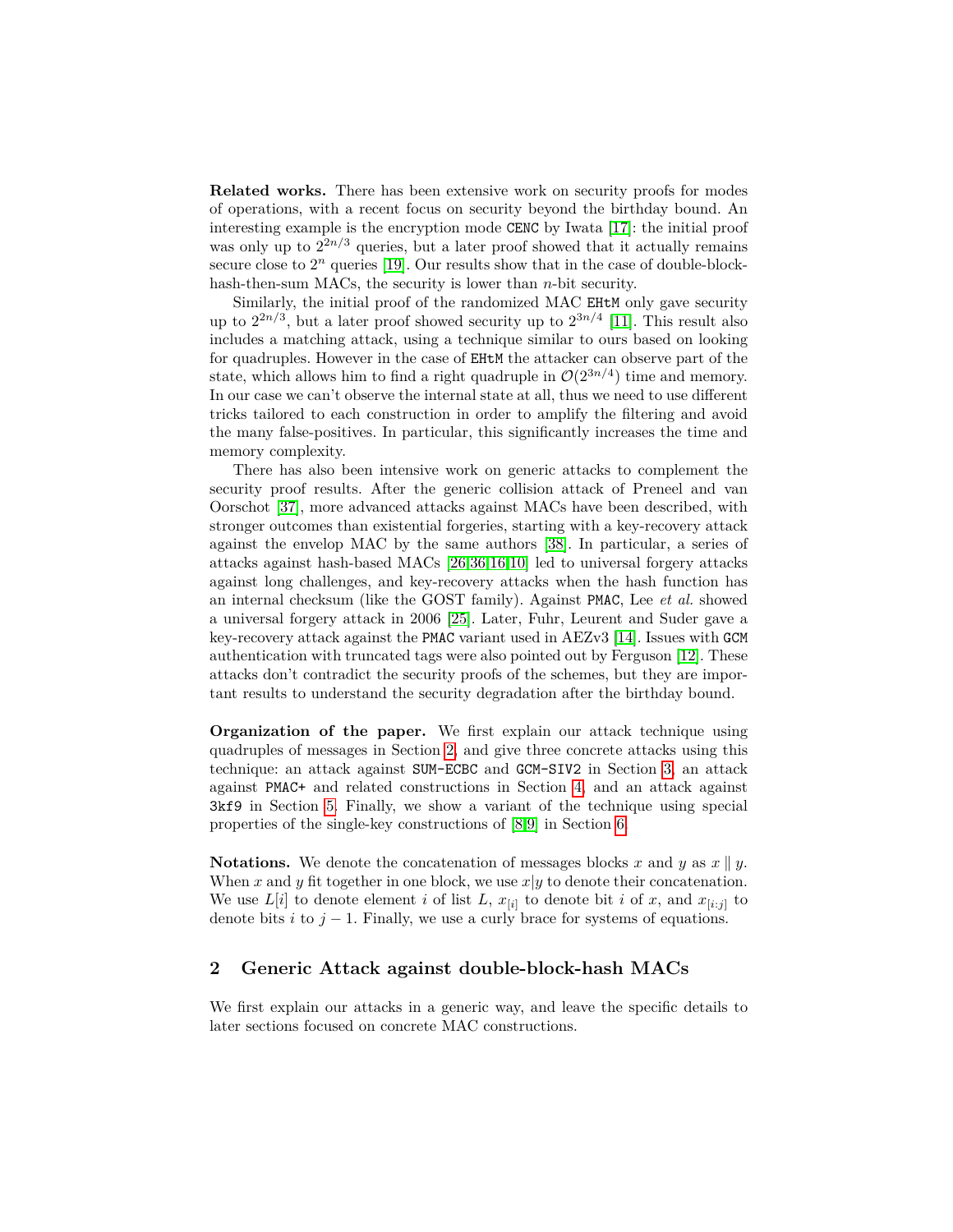We consider MACs where the 2*n*-bit internal state is divided in two *n*-bit parts, that we denote  $\Sigma$  and  $\Theta$ , and the final MAC is computed as:

$$
\text{MAC}(M) = E(\Sigma(M)) \oplus E'(\Theta(M)),
$$

where  $E$  and  $E'$  denote the block cipher with potentially different keys. The functions *Σ* and *Θ* can be seen as two *n*-bit universal hash functions computed on the message, hence the name double-block-hash-then-sum MAC.

Our attacks exploit the fact that the two halves are combined with a sum, where one side depends only on  $\Sigma$ , and the other side depends only on  $\Theta$ . They do not seem applicable to constructions with more intricate finalization functions, such as LightMAC+2 [\[33\]](#page-29-8), or the tweakable block-cipher based con-structions PMAC\_TBC [\[32\]](#page-29-9), PMAC $x$  [\[27\]](#page-28-5), ZMAC [\[21\]](#page-28-6), or ZMAC+[\[28\]](#page-28-7).

#### **2.1 Using Quadruples**

Our strategy consists in looking for a quadruple of messages  $(X, Y, Z, T)$  such that pairs of values collide for one half of the state. More precisely, we look for quadruples satisfying a relation  $\mathcal{R}(X, Y, Z, T)$  defined as:

$$
\mathcal{R}(X, Y, Z, T) := \begin{cases} \Sigma(X) = \Sigma(Y) \\ \Theta(Y) = \Theta(Z) \\ \Sigma(Z) = \Sigma(T) \\ \Theta(T) = \Theta(X) \end{cases}
$$

In particular, since the MAC is computed as  $MAC(M) = E(\Sigma(M)) \oplus E'(\Theta(M)),$ it follows that:

<span id="page-4-0"></span>
$$
\mathcal{R}(X, Y, Z, T) \implies \text{MAC}(X) \oplus \text{MAC}(Y) \oplus \text{MAC}(Z) \oplus \text{MAC}(T) = 0. \tag{1}
$$

In addition, if the messages  $X, Y, Z, T$  are well constructed, the relation  $\mathcal R$  reduces to a linear system of rank only three, *i.e.*

$$
[\varSigma(X) = \varSigma(Y) \text{ and } \Theta(Y) = \Theta(Z) \text{ and } \varSigma(Z) = \varSigma(T)] \implies \Theta(T) = \Theta(X).
$$

Therefore, we expect to find one quadruple satisfying the relation out of  $2^{3n}$ , and we can construct  $2^{3n}$  quadruples with just  $4 \times 2^{3n/4}$  queries. This gives an attack with data complexity  $\mathcal{O}(2^{3n/4})$ .

In practice, we consider lists of  $2^{3n/4}$  messages, generated with two message injection functions  $\phi$  and  $\psi$ . These functions are different in every attack, but they mostly correspond to adding two distinct prefixes, as in the following example:

$$
\phi(i) = 0 \parallel i \qquad \psi(i) = 1 \parallel i X = \phi(x) = 0 \parallel x \qquad \qquad Y = \psi(y) = 1 \parallel y Z = \phi(z) = 0 \parallel z \qquad \qquad T = \psi(t) = 1 \parallel t,
$$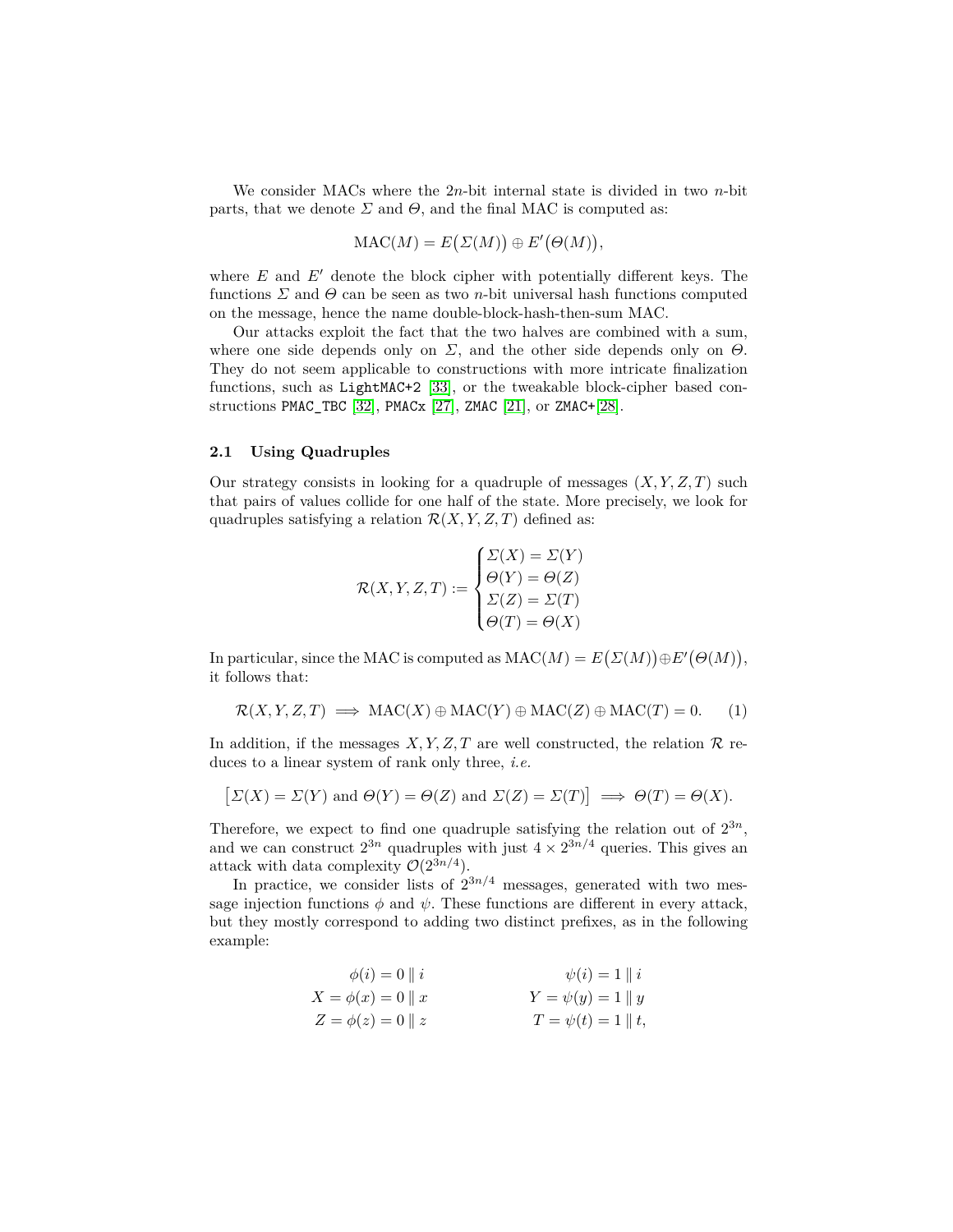In particular, the pairs  $(X, Y), (Y, Z), (Z, T)$  and  $(T, X)$  that we consider always contain a message built with  $\phi$  and message built with  $\psi$ . Therefore, we will have the required collisions in  $\Sigma$  or  $\Theta$  if the difference introduced in the half-state by the second block cancels the difference found after processing the first block.

This type of attack has some similarities with a higher order differential attack. Indeed, in the easiest case (*e. g.* our attack against SUM-ECBC), the relation  $\mathcal{R}$  can be written as  $\mathcal{R}(x, y, z, t) \iff [x \oplus y = z \oplus t = \Delta_1 \text{ and } x \oplus t = y \oplus z = \Delta_3]$ for some secret values  $\Delta_1$  and  $\Delta_3$ . This idea of looking for quadruples is also very similar to the attack on EHtM [\[11\]](#page-28-10), but the full attack will turn out quite different. Indeed, in the case of EHtM, the attacker can observe the salt *R* which represent half of the 2*n*-bit internal state. Here this would be the equivalent of observing *Σ*(*m*) for all processed messages *m*. This is clearly not possible for the studied constructions and we need something more to discriminate and find a good quadruple that satisfies R.

#### <span id="page-5-0"></span>**2.2 Detecting Quadruples: Generalized Birthday Algorithms**

To finish the attack we usually need to locate one good quadruple. The relation  $MAC(X) \oplus MAC(Y) \oplus MAC(Z) \oplus MAC(T) = 0$  in itself is too weak because we expect one quadruple out of  $2^n$  to satisfy it randomly, but we can usually amplify the filtering using related quadruples that satisfy  $\mathcal R$  simultaneously (the exact details depend on the MAC construction).

In most of our attacks, we can express the search for a quadruple as an instance of the 4-sum problem, and solve it using variants of Wagner's generalized birthday algorithm [\[40\]](#page-29-13). This reduces the time complexity of the attacks (compared to a naive search), and provides trade-offs between the query, memory and time complexities.

More precisely, our problem can be stated as follow:

**Definition 1 (**4**-sum problem).** *Given four lists L*1*, L*2*, L*3*, L*<sup>4</sup> *of* 2 *s elements, with on average*  $2^p$  *quadruples*  $(x, y, z, t) \in L_1 \times L_2 \times L_3 \times L_4$  *such that*  $x \oplus y \oplus z$  $z \oplus t = 0$ , find one of them.

Note that if the lists contain random *n*-bit words, we expect to have  $2^p = 2^{4s-n}$ solutions, but in some of our instances there are more solutions because of the structure of the lists.

We denote the join operator as  $\bowtie$ ; it computes the pairwise sum of two lists, and keeps the initial values attached to the sum. In addition, the join operator with filtering  $\bowtie_t^{\alpha}$  only keeps values such that the *t* least significant bits of the sum agree with the value *α*:

$$
A \bowtie B = \{ (a \oplus b, a, b) : (a, b) \in A \times B \}
$$
  

$$
A \bowtie_t^{\alpha} B = \{ (a \oplus b, a, b) : (a, b) \in A \times B, a_{[0:t]} \oplus b_{[0:t]} = \alpha \}
$$

In particular, we have  $\bowtie = \bowtie_0^0$ . We also denote as  $\bowtie_{\infty}$  the joint operator with filtering over the full input values. The filtered joint operator is the basis of Wagner's algorithm, and it can be computed in almost linear time by sorting the two input lists, and stepping through them simultaneously.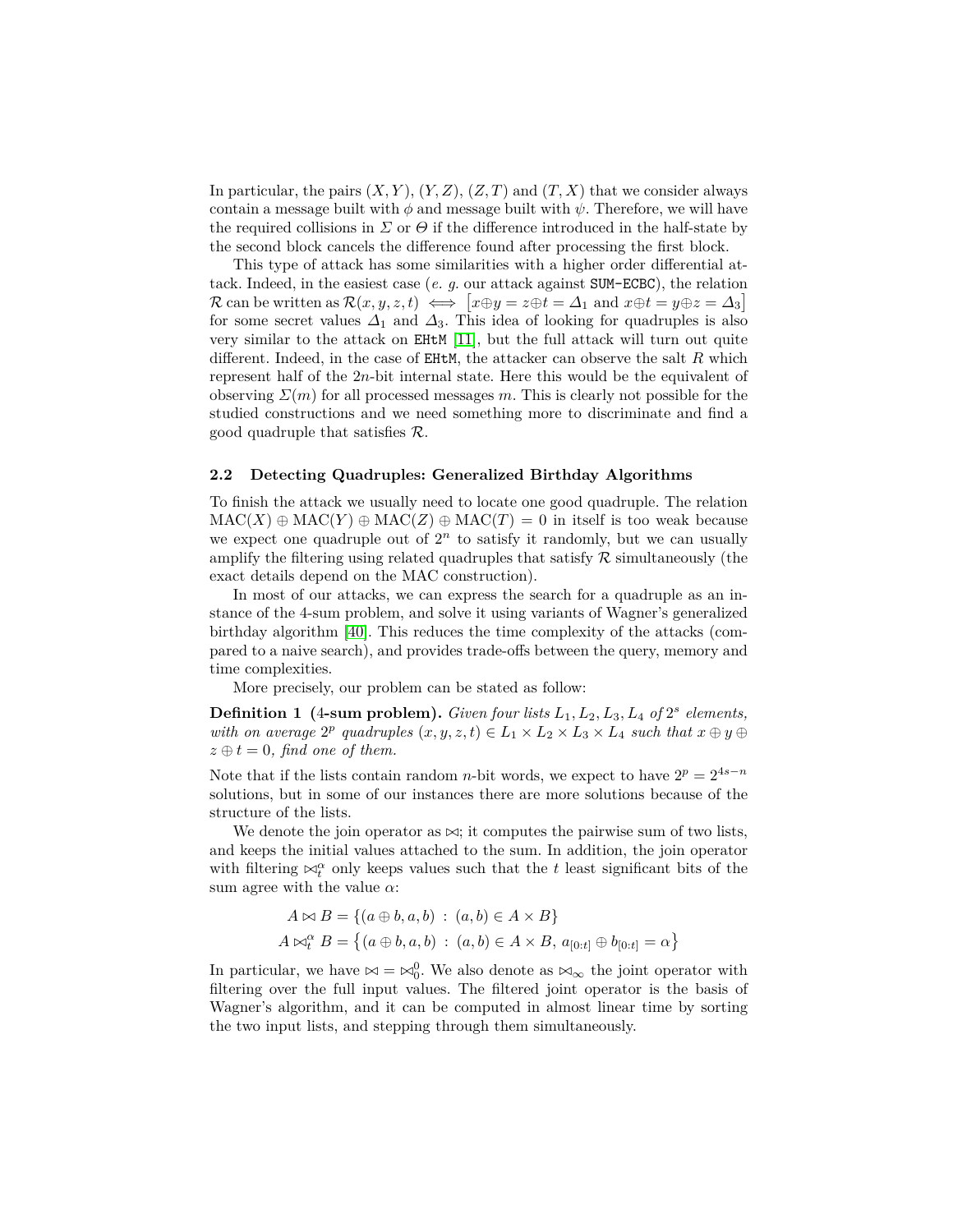

<span id="page-6-0"></span>**Fig. 1.** Generalized Birthday algorithm to find good quadruples.

**Direct algorithm.** While a naive algorithm for our 4-sum instances would take time  $2^{4s}$  to examine all quadruples, there is a simple improvement with time and memory  $\tilde{\mathcal{O}}(2^{2s})$ . First, the attacker builds  $L_{12} = L_1 \bowtie L_2$  and  $L_{34} = L_3 \bowtie L_4$ . Then, he looks for a collision between the first component of  $L_{12}$  and  $L_{34}$ . A collision directly yields a solution. This always finds a solution if it exists in  $\tilde{\mathcal{O}}(2^{2s})$  operations but it also takes  $\mathcal{O}(2^{2s})$  memory.

**Memory efficient algorithm.** We can reduce the memory complexity of the algorithm if we avoid constructing the full lists  $L_{12}$  and  $L_{34}$ . An algorithm with low memory complexity was first described by Chose *et al.* [\[6\]](#page-27-9), but we use the description given by Wagner in the full version of [\[40\]](#page-29-13).

Instead of building the full lists  $L_{12}$  and  $L_{34}$ , we filter values such that *s* least significant bits differ by some fixed value  $\alpha$ . This reduces the expected size of the lists to only  $2^s$ :  $E[|L_{34}^{\alpha}|] = E[|L_{12}^{\alpha}|] = |L_1| \cdot |L_2|/2^s = 2^s$ . If this algorithm is repeated for every *s*-bit value  $\alpha$ , it will eventually find all solutions.

Actually, one run of the algorithm detects the solutions whose least significant bits of  $x \oplus y$  are equal to  $\alpha$ . If there are  $2^p$  solutions in total, there is one such solution with probability  $2^{p-s}$ , and this algorithm will find the first solution after trying  $2^{s-p}$  values of  $\alpha$  on average. Therefore, the expected time complexity of the algorithm given by Figure [1](#page-6-0) is only  $\tilde{\mathcal{O}}(2^{2s-p})$ .

**Related work.** In a 2016 work, Nikolic and Sasaki [\[35\]](#page-29-14) investigate the 4-sum where we need to find 4 different inputs  $x, y, z, t$  to a function f such that  $f(x) \oplus f(y) \oplus f(z) \oplus f(t) = 0$ . They also mention that their algorithm is adaptable to pairwise identical functions, *i. e.*  $f(x) \oplus g(y) \oplus f(z) \oplus g(t) = 0$ .

Most of our attacks can be written in this way; concretely, they are equivalent to instances of random functions with 3*n*-bit outputs. In this setting our algorithm takes time  $\tilde{\mathcal{O}}(2^{3n/2})$  and memory  $\mathcal{O}(2^{3n/4})$ , while Nikolic and Sasaki's work can reach  $\tilde{\mathcal{O}}(2^{9n/8})$  time and  $\mathcal{O}(2^{3n/4})$  memory. Unfortunately, their algorithm requires  $\tilde{\mathcal{O}}(2^{9n/8})$  queries to the functions; this would translate to  $\tilde{\mathcal{O}}(2^{9n/8})$ queries to the MAC, which is not interesting in our context.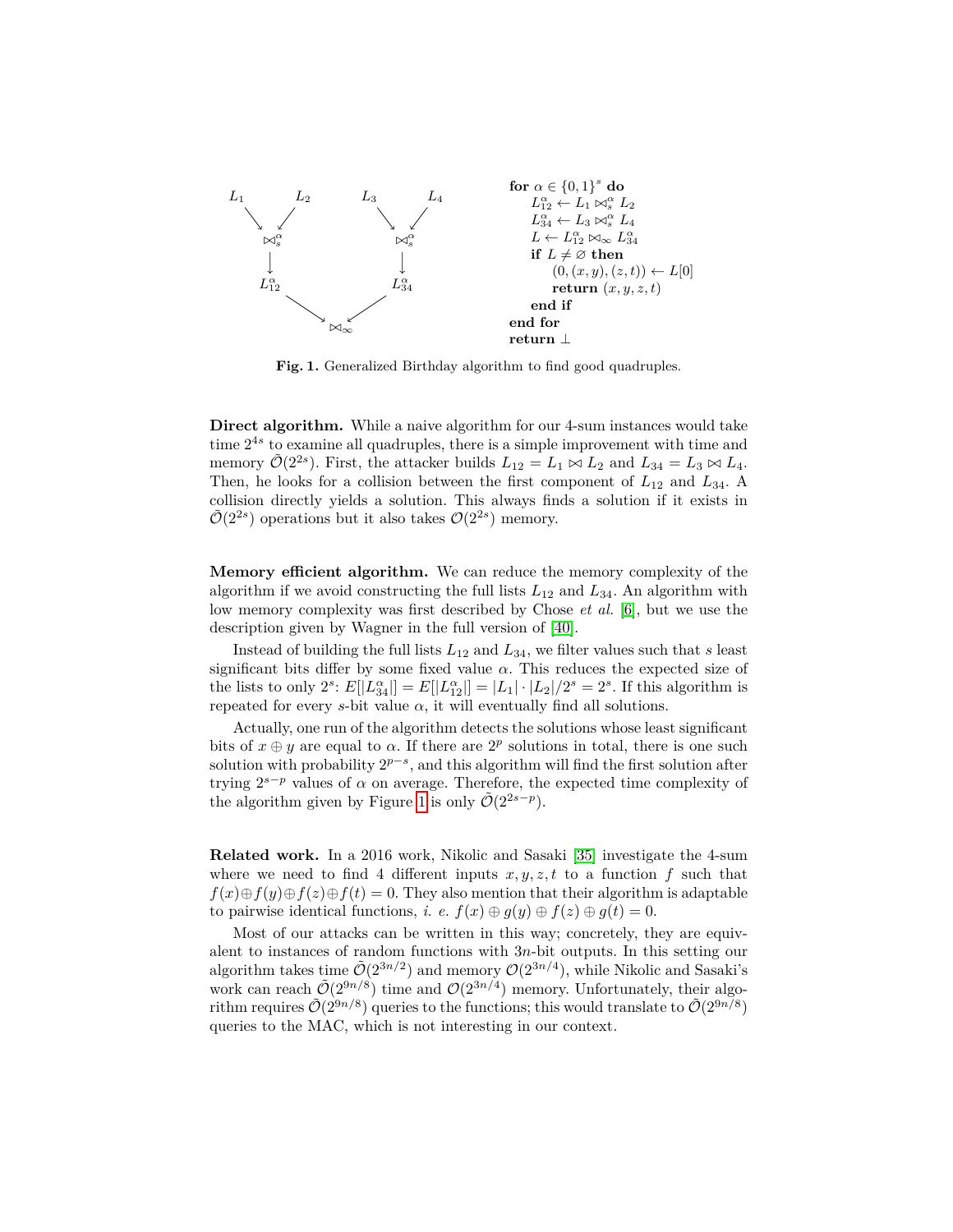

<span id="page-7-1"></span>Fig. 2. Diagram for SUM-ECBC with a  $\ell$ −block message.

# <span id="page-7-0"></span>**3 Attacking SUM-ECBC-like constructions**

We start with attacks against SUM-ECBC [\[42\]](#page-29-5) and GCM-SIV2 [\[20\]](#page-28-4); while the constructions are quite different, they have a similar structure and the same attacks can be used in both cases. We give a universal forgery attack with  $\mathcal{O}(2^{3n/4})$ queries and  $\tilde{\mathcal{O}}(2^{3n/2})$  operations (using memory  $\mathcal{O}(2^{3n/4})$ ), and a variant with total complexity below  $2^n$ , with  $\mathcal{O}(2^{6n/7})$  queries and  $\mathcal{O}(2^{6n/7})$  operations.

#### **3.1 Attacking SUM-ECBC**

SUM-ECBC was designed by Yasuda in 2010 [\[42\]](#page-29-5), inspired by MAC constructions summing two CBC-MACs in the ISO 9797-1 standard. The scheme uses a block cipher keyed with four independent keys, denoted as  $E_1$ ,  $E_2$ ,  $E_3$ ,  $E_4$ . The message *M* is first padded with 10<sup>∗</sup> padding, and divided into *n*-bit blocks. In the following we ignore the padding and consider the padded message as the input: this makes our description easier, and any padded message whose last block is non-zero can be "un-padded" to generate a valid input message. The construction is defined as follows (see also Figure [2\)](#page-7-1):

$$
\Sigma(M) = \sigma_{\ell} \qquad \sigma_0 = 0 \qquad \sigma_i = E_1(\sigma_{i-1} \oplus m_i)
$$
  
\n
$$
\Theta(M) = \theta_{\ell} \qquad \qquad \theta_0 = 0 \qquad \theta_i = E_3(\theta_{i-1} \oplus m_i)
$$
  
\n
$$
\text{MAC}(M) = E_2(\Sigma(M)) \oplus E_4(\Theta(M))
$$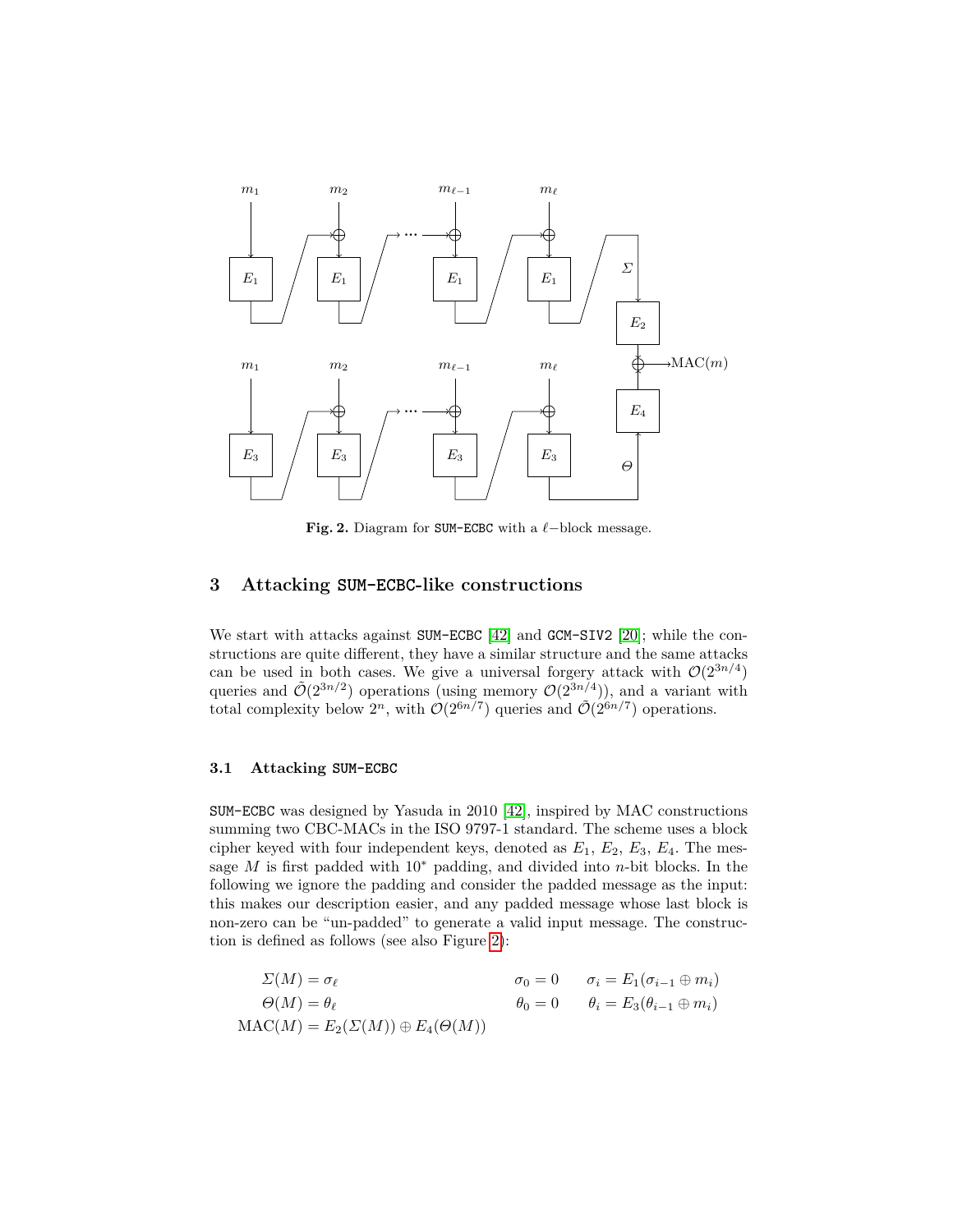**Attack.** Following the framework of Section [2,](#page-3-0) we consider quadruple of messages, built with two message injection functions:

$$
\phi(i) = 0 \parallel i \qquad \qquad \psi(i) = 1 \parallel i
$$

In particular, we have

$$
\text{MAC}(\phi(i)) = E_2\left(\underbrace{E_1(i \oplus E_1(0))}_{\Sigma_0(i)}\right) \oplus E_4\left(\underbrace{E_3(i \oplus E_3(0))}_{\Theta_0(i)}\right)
$$

$$
\text{MAC}(\psi(i)) = E_2\left(\underbrace{E_1(i \oplus E_1(1))}_{\Sigma_1(i)}\right) \oplus E_4\left(\underbrace{E_3(i \oplus E_3(1))}_{\Theta_1(i)}\right)
$$

Next, we build quadruples of messages *X, Y, Z, T* with

$$
X = \phi(x) \qquad \qquad Y = \psi(y) \qquad \qquad Z = \phi(z) \qquad \qquad T = \psi(t),
$$

and we look for a quadruple with partial state collisions for the underlying pairs, *i. e.* a quadruple following the relation:

$$
\mathcal{R}(x, y, z, t) := \begin{cases} \Sigma_0(x) = \Sigma_1(y) \\ \Sigma_0(z) = \Sigma_1(t) \\ \Theta_0(z) = \Theta_1(y) \\ \Theta_0(x) = \Theta_1(t). \end{cases}
$$

We have

$$
\mathcal{R}(x, y, z, t) \Leftrightarrow \begin{cases} x \oplus E_1(0) = y \oplus E_1(1) \\ z \oplus E_3(0) = y \oplus E_3(1) \\ z \oplus E_1(0) = t \oplus E_1(1) \\ x \oplus E_3(0) = t \oplus E_3(1) \end{cases} \Leftrightarrow \begin{cases} x \oplus y \oplus z \oplus t = 0 \\ x \oplus y = E_1(0) \oplus E_1(1) \\ x \oplus t = E_3(0) \oplus E_3(1) \end{cases}
$$

As promised in Section [2,](#page-3-0)  $R$  defines a 3*n*−bit relation. We can easily observe when  $x \oplus y \oplus z \oplus t = 0$ , and we can also detect the relation on the sum of the MACs following Equation [\(1\)](#page-4-0):

$$
\mathcal{R}(x, y, z, t) \Rightarrow \text{MAC}(\phi(x)) \oplus \text{MAC}(\psi(y)) \oplus \text{MAC}(\phi(z)) \oplus \text{MAC}(\psi(t)) = 0
$$

Moreover, we observe that  $\mathcal{R}(x, y, z, t)$  is satisfied if and only if  $\mathcal{R}(x \oplus c, y \oplus t)$  $c, z \oplus c, t \oplus c$  is satisfied for any constant *c*. We use this relation to build several quadruples that satisfy  $R$  simultaneously:

<span id="page-8-1"></span><span id="page-8-0"></span>
$$
\mathcal{R}(x, y, z, t) \iff \forall c, \, \mathcal{R}(x \oplus c, y \oplus c, z \oplus c, t \oplus c) \tag{2}
$$

This leads to an attack with  $\mathcal{O}(2^{3n/4})$  queries: we consider four sets  $\mathcal{X}, \mathcal{Y}, \mathcal{Z}, \mathcal{T}$ of  $2^{3n/4}$  values, and we look for a quadruple  $(x, y, z, t) \in \mathcal{X} \times \mathcal{Y} \times \mathcal{Z} \times \mathcal{T}$  with:

$$
\begin{cases}\nx \oplus y \oplus z \oplus t = 0 \\
\text{MAC}(\phi(x)) \oplus \text{MAC}(\psi(y)) \oplus \text{MAC}(\phi(z)) \oplus \text{MAC}(\psi(t)) = 0 \\
\text{MAC}(\phi(x \oplus 1)) \oplus \text{MAC}(\psi(y \oplus 1)) \oplus \text{MAC}(\phi(z \oplus 1)) \oplus \text{MAC}(\psi(t \oplus 1)) = 0.\n\end{cases}
$$
\n(3)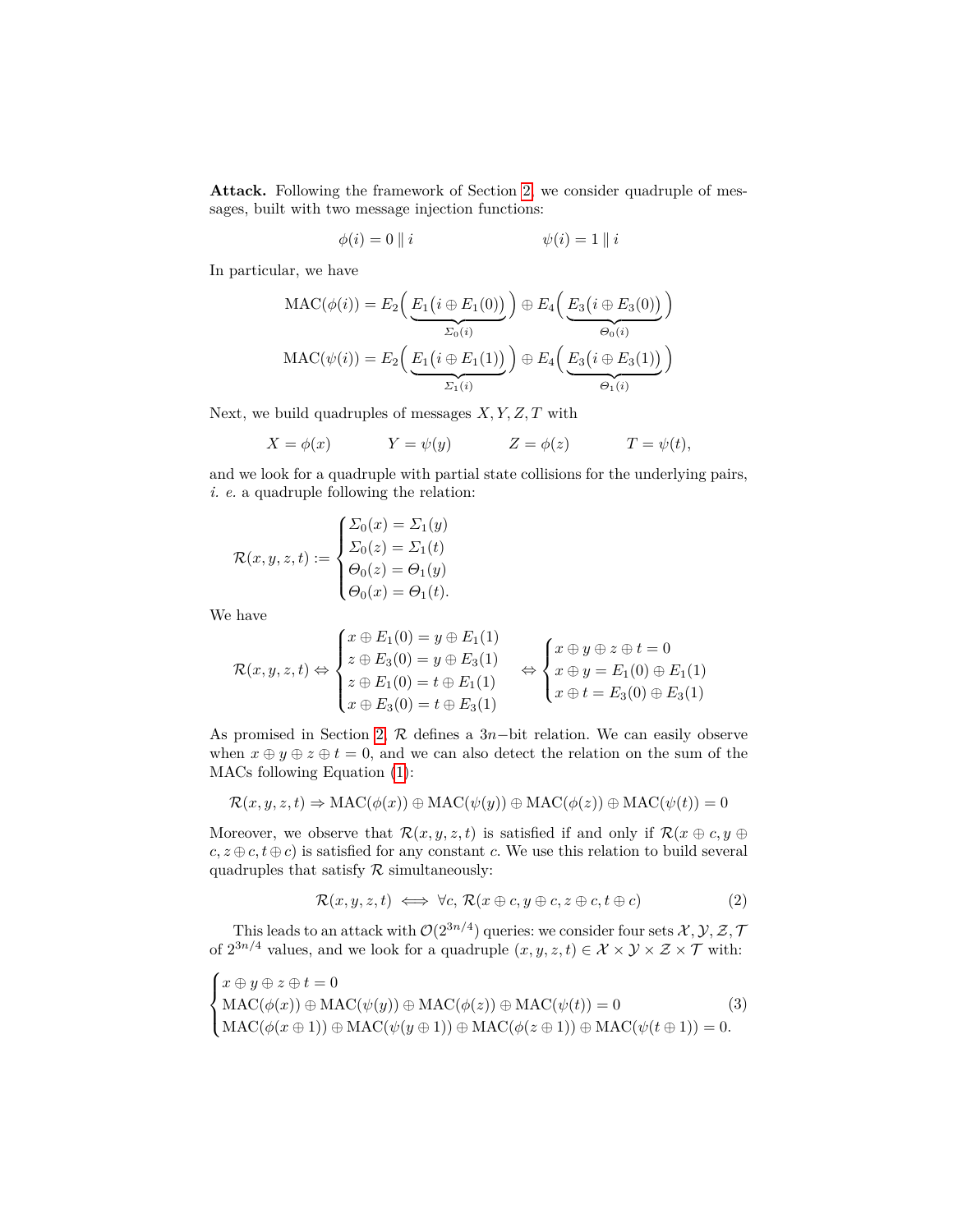Because we need a fair distribution of values  $x \oplus y$  and  $x \oplus t$  to find the good quadruple we build the sets as:

$$
\mathcal{X} = \left\{ x \in \{0, 1\}^n : x_{[0:n/4]} = 0 \right\} \qquad \mathcal{Y} = \left\{ x \in \{0, 1\}^n : x_{[n/4:n/2]} = 0 \right\}
$$
  

$$
\mathcal{Z} = \left\{ x \in \{0, 1\}^n : x_{[n/2:3n/4]} = 0 \right\} \qquad \mathcal{T} = \left\{ x \in \{0, 1\}^n : x_{[3n/4:n]} = 0 \right\}
$$

With this construction, there is exactly one quadruple  $(x, y, z, t) \in \mathcal{X} \times \mathcal{Y} \times \mathcal{Z} \times \mathcal{T}$ that respects  $R$ , given by:

 $x = v_1|w_2|u_3|0$   $y = w_1|v_2|0|u_4$   $z = u_1|0|v_3|w_4$   $t = 0|u_2|w_3|v_4$ ,

where:

$$
E_1(0) \oplus E_1(1) =: u_1|u_2|u_3|u_4
$$
  
\n
$$
E_3(0) \oplus E_3(1) =: v_1|v_2|v_3|v_4
$$
  
\n
$$
E_1(0) \oplus E_1(1) \oplus E_3(0) \oplus E_3(1) =: w_1|w_2|w_3|w_4.
$$

We expect on average one random quadruple satisfying [\(3\)](#page-8-0) (with  $2^{3n}$  potential quadruples, and a  $3n$ -bit filtering), in addition to the quadruple satisfying  $\mathcal{R}$ . The correct quadruple can easily be checked with a few extra queries.

In practice, we use the generalized birthday algorithms of Section [2.2](#page-5-0) in order to optimize the complexity of the attack. We consider four lists:

$$
L_1 = \{x \mid \text{MAC}(\phi(x)) \mid \text{MAC}(\phi(x \oplus 1)) : x \in \mathcal{X}\}
$$
  
\n
$$
L_2 = \{y \mid \text{MAC}(\psi(y)) \mid \text{MAC}(\psi(y \oplus 1)) : y \in \mathcal{Y}\}
$$
  
\n
$$
L_3 = \{z \mid \text{MAC}(\phi(z)) \mid \text{MAC}(\phi(z \oplus 1)) : z \in \mathcal{Z}\}
$$
  
\n
$$
L_4 = \{t \mid \text{MAC}(\psi(t)) \mid \text{MAC}(\psi(t \oplus 1)) : t \in \mathcal{T}\}
$$

Notice that we can build those lists with  $5 \cdot 2^{3n/4}$  queries as, by construction, for any element *i* of  $\mathcal{Y}, \mathcal{Z}, \mathcal{T}$  the element  $(i \oplus 1)$  also belongs to  $\mathcal{Y}, \mathcal{Z}, \mathcal{T}$ , respectively. We use the algorithm of Section [2.2](#page-5-0) to find  $(x, y, z, t) \in \mathcal{X} \times \mathcal{Y} \times \mathcal{Z} \times \mathcal{T}$  such that  $L_1[x] \oplus L_2[y] \oplus L_3[z] \oplus L_4[t] = 0$  with  $\tilde{\mathcal{O}}(2^{3n/2})$  operations, using a memory of size  $\mathcal{O}(2^{3n/4})$ . After finding a collision, we verify that it is not a false positive by testing the relation for another value  $c$ . As there are on average  $\mathcal{O}(1)$  random quadruples the attack is indeed using a total of  $5 \cdot 2^{3n/4} + \mathcal{O}(1) = \mathcal{O}(2^{3n/4})$ queries.

**Universal Forgeries.** This attack can be extended to a universal forgery. Indeed, the fixed prefix 0 and 1 can be replaced by  $v$  and  $v \oplus 1$  for any block  $v$ , and when we identify a right quadruple  $(x, y, z, t)$  we deduce the value  $\Delta_1 =$  $E_1(v) \oplus E_1(v \oplus 1)$  and  $\Delta_3 = E_3(v) \oplus E_3(v \oplus 1)$ . There is also a length extension property: if  $(x, y, z, t)$  is a right quadruple, then  $MAC(v || x || s) \oplus MAC(v \oplus 1 || s)$  $y \parallel s$   $\oplus$  MAC(*v*  $\parallel z \parallel s$ )  $\oplus$  MAC(*v*  $\oplus$  1  $\parallel t \parallel s$ ) = 0 for any suffix *s*.

Therefore if we want to forge a MAC for any message *m* of size  $\ell \geq 2$  blocks we parse it as  $m = v || w || s$  (where *s* has zero, one, or several blocks) and perform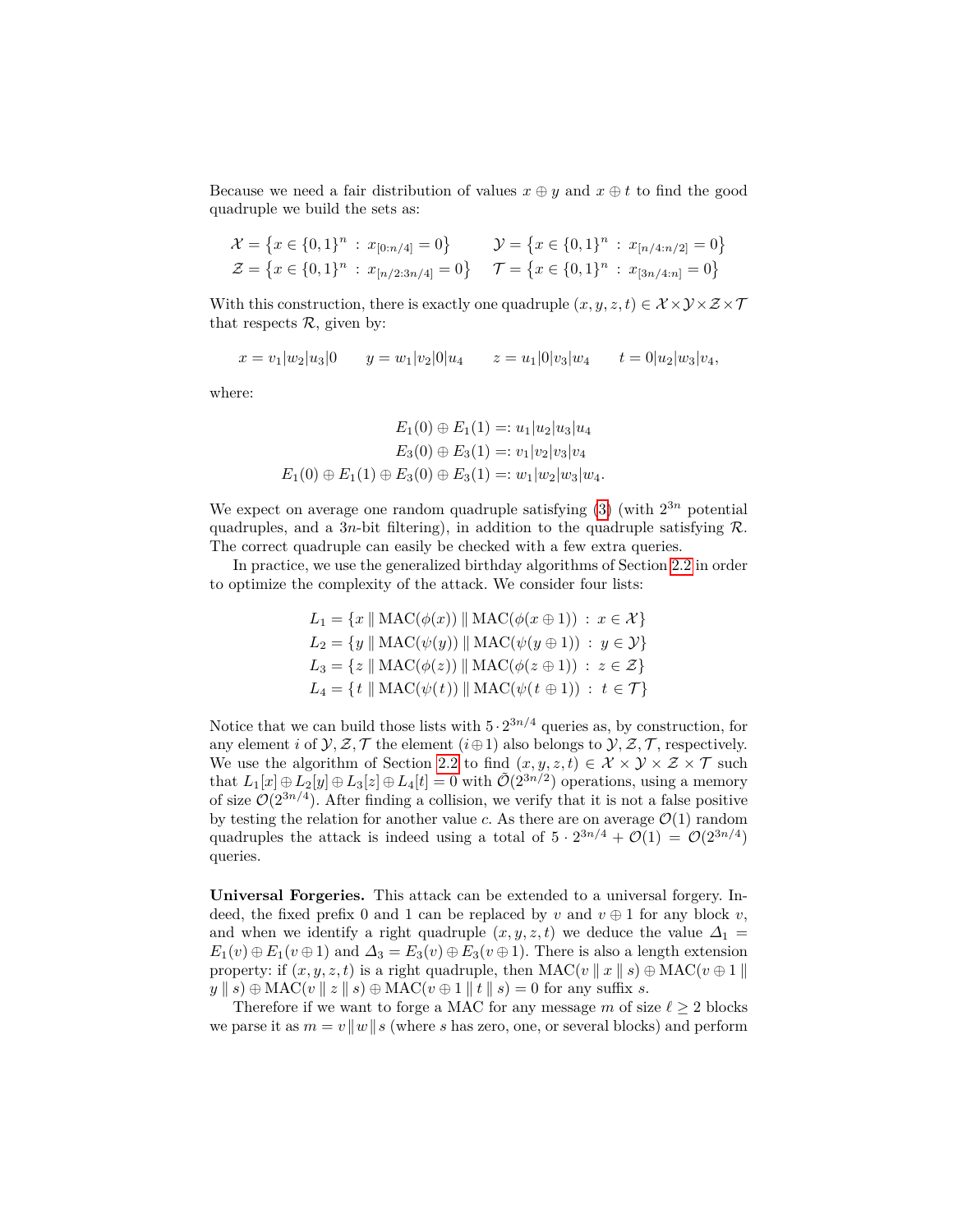the attack to recover  $\Delta_1$  and  $\Delta_3$ . Then we can forge using the previous relation, and Equation [\(2\)](#page-8-1):

$$
\text{MAC}(v \parallel w \parallel s) = \text{MAC}(v \oplus 1 \parallel w \oplus \Delta_1 \parallel s) \oplus \text{MAC}(v \parallel w \oplus \Delta_3 \parallel s)
$$
  

$$
\oplus \text{MAC}(v \oplus 1 \parallel w \oplus \Delta_1 \oplus \Delta_3 \parallel s)
$$

<span id="page-10-1"></span>**Optimizing the time complexity.** Equation [\(2\)](#page-8-1) can also be used to reduce the time complexity below  $2^n$ , at the cost of more oracle queries. Indeed, if we consider a subset C of  $\{0,1\}^n$ , we have:

$$
\mathcal{R}(x, y, z, t) \Leftrightarrow \forall c \in \mathcal{C}, \mathcal{R}(x \oplus c, y \oplus c, z \oplus c, t \oplus c)
$$
  
\n
$$
\Rightarrow \forall c \in \mathcal{C}, \text{MAC}(\phi(x \oplus c)) \oplus \text{MAC}(\psi(y \oplus c))
$$
  
\n
$$
\oplus \text{MAC}(\phi(z \oplus c)) \oplus \text{MAC}(\psi(t \oplus c)) = 0
$$
  
\n
$$
\Rightarrow \bigoplus_{c \in \mathcal{C}} \text{MAC}(\phi(x \oplus c)) \oplus \bigoplus_{c \in \mathcal{C}} \text{MAC}(\psi(y \oplus c))
$$
  
\n
$$
\oplus \bigoplus_{c \in \mathcal{C}} \text{MAC}(\phi(z \oplus c)) \oplus \bigoplus_{c \in \mathcal{C}} \text{MAC}(\psi(t \oplus c)) = 0 \quad (4)
$$

If we select  $\mathcal C$  as a linear subspace, then the last expression does not depend on the full  $(x, y, z, t)$ , but only on their projection on the orthogonal of C. Concretely, we use  $\mathcal{C} = \{x : x_{[3n/7:n]} = 0\} = \{x : x < 2^{3n/7}\}\$  $\oplus$ , so that the value  $c \in \mathcal{C}$  MAC( $\phi(x \oplus c)$ ) is independent of bits 0 to 3*n*/7 − 1 of *x*.

Therefore, we consider the rewritten MAC function

<span id="page-10-0"></span>
$$
\text{MAC}'(v \parallel w) = \bigoplus_{c \in \mathcal{C}} \text{MAC}(v \parallel w \oplus c),
$$

the following message injections, with a 4*n/*7-bit input

$$
\phi'(i) = 0 \parallel i \parallel 0 \qquad \psi'(i) = 1 \parallel i \parallel 0,
$$

and a reduced relation over 4*n/*7-bit values:

$$
\mathcal{R}'(x, y, z, t) := \begin{cases} x \oplus y = (E_1(0) \oplus E_1(1))_{[3n/7:n]} \\ y \oplus z = (E_3(0) \oplus E_3(1))_{[3n/7:n]} \\ z \oplus t = (E_1(0) \oplus E_1(1))_{[3n/7:n]} \\ t \oplus x = (E_3(0) \oplus E_3(1))_{[3n/7:n]} \\ x \oplus y = (E_1(0) \oplus E_1(1))_{[3n/7:n]} \\ x \oplus t = (E_3(0) \oplus E_3(1))_{[3n/7:n]} \end{cases}
$$

Thanks to Equation [4,](#page-10-0) we still have:

$$
\mathcal{R}'(x, y, z, t) \Rightarrow \text{MAC}'(\phi'(x)) \oplus \text{MAC}'(\psi'(y)) \oplus \text{MAC}'(\phi'(z)) \oplus \text{MAC}'(\psi'(t)) = 0
$$

Since the relation  $\mathcal{R}'$  is now only a  $12n/7$ -bit condition, we can use shorter lists than before, with just  $2^{3n/7}$  elements. We can also increase the filtering using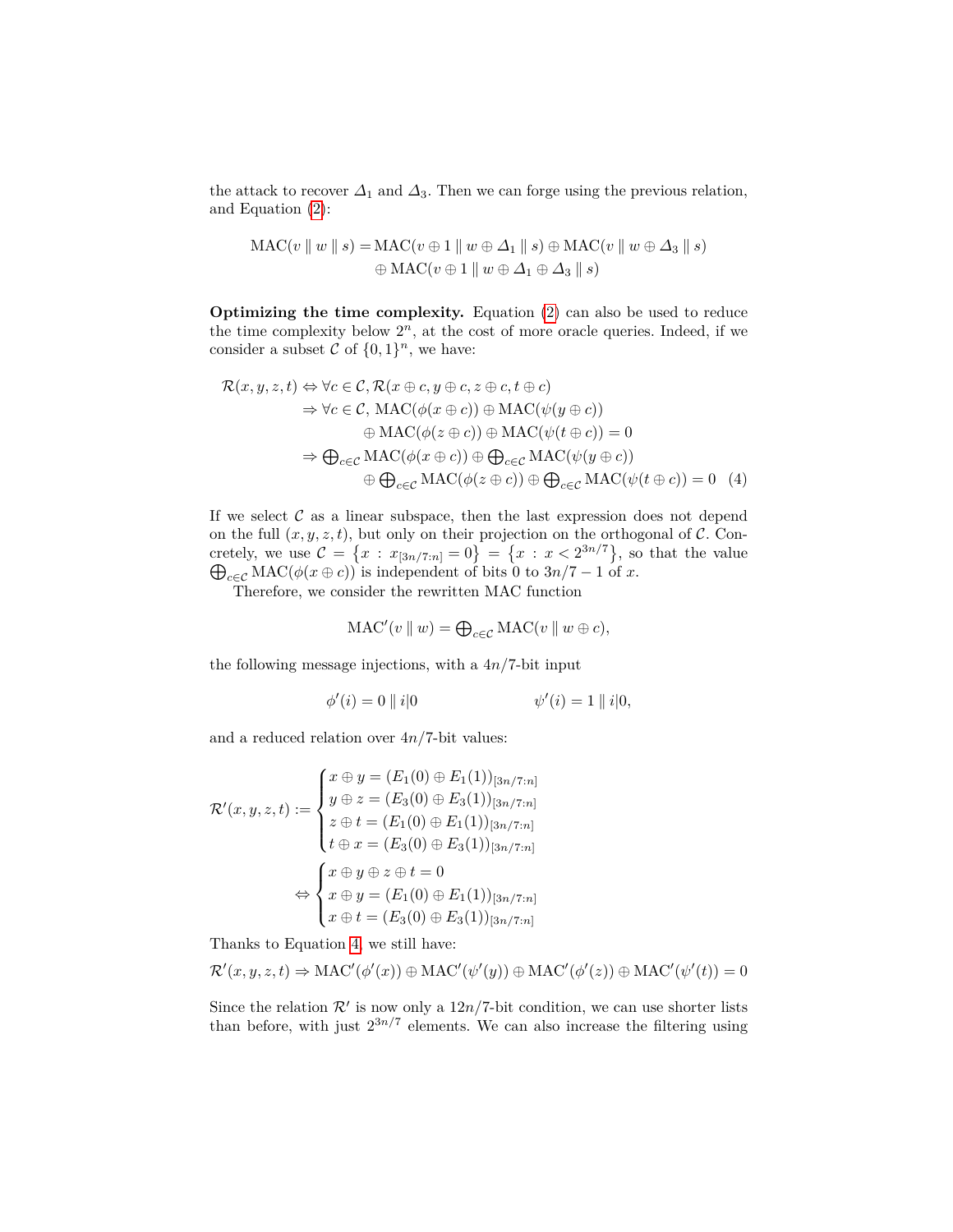the same trick as previously, considering the following lists:

$$
L'_{1} = \left\{ x \mid \text{MAC}'(\phi'(x)) \mid \text{MAC}'(\phi'(x \oplus 1)) : x \in \{0, 1\}^{4n/7}, x_{[0:n/7]} = 0 \right\}
$$
  
\n
$$
L'_{2} = \left\{ y \mid \text{MAC}'(\psi'(y)) \mid \text{MAC}'(\psi'(y \oplus 1)) : y \in \{0, 1\}^{4n/7}, y_{[n/7:2n/7]} = 0 \right\}
$$
  
\n
$$
L'_{3} = \left\{ z \mid \text{MAC}'(\phi'(z)) \mid \text{MAC}'(\phi'(z \oplus 1)) : z \in \{0, 1\}^{4n/7}, z_{[2n/7:3n/7]} = 0 \right\}
$$
  
\n
$$
L'_{4} = \left\{ t \mid \text{MAC}'(\psi'(t)) \mid \text{MAC}'(\psi'(t \oplus 1)) : t \in \{0, 1\}^{4n/7}, t_{[3n/7:4n/7]} = 0 \right\}
$$

Finally, using the algorithm of Section [2.2](#page-5-0) with  $s = 3n/7$  and  $p = 0$ , we can locate a right quadruple using  $\tilde{\mathcal{O}}(2^{6n/7})$  queries,  $\tilde{\mathcal{O}}(2^{6n/7})$  operations, and  $\mathcal{O}(2^{3n/7})$  memory. This recovers only  $4n/7$  bits of  $E_1(0) \oplus E_1(1)$  and  $E_3(0) \oplus E_2(0)$  $E_3(1)$ , but we can easily recover the remaining bits, either by brute force, or by repeating the attack with a different set  $C$ .

# **3.2 Attacking GCM-SIV2**

GCM-SIV2 is an authenticated encryption mode designed by Iwata and Minematsu [\[20\]](#page-28-4) as a double-block-hash version of GCM-SIV (in the following, we consider GCM-SIV2 with GHASH as the underlying universal hash function). For simplicity, we focus on the authentication part of GCM-SIV2, using inputs with a non-empty associated data, and an empty message. In this case, GCM-SIV2 becomes a nonce-based MAC. The message *M* (considered as associated data for the mode) is zero-padded, divided into *n*-bit blocks, and the length is appended in an extra block. Then the construction is defined as follows, with  $\odot$  a finite field multiplication (see also Figure [3\)](#page-12-0):

$$
\Sigma(N, M) = N \oplus \ell \odot H_1 \oplus \bigoplus_{i=1}^{\ell} m_i \odot H_1^{\ell+2-i}
$$

$$
\Theta(N, M) = N \oplus \ell \odot H_2 \oplus \bigoplus_{i=1}^{\ell} m_i \odot H_2^{\ell+2-i}
$$

$$
\text{MAC}(N, M) = E_1(\Sigma(M)) \oplus E_2(\Theta(M)) \parallel E_3(\Sigma(M)) \oplus E_4(\Theta(M))
$$

**Attack.** The structure of the authentication part of GCM-SIV2 is essentially the same as the structure of SUM-ECBC, where the block cipher calls  $E_1$  and  $E_3$  are replaced by multiplication by  $H_1$  and  $H_2$ . The finalization function has a 2*n*-bit output  $MAC<sup>1</sup>$ ,  $MAC<sup>2</sup>$ , but quadruples following  $R$  will collide on both outputs. Thus, we can essentially repeat the SUM-ECBC attack, but there is an important difference: GCM-SIV2 is a nonce-based MAC, rather than a deterministic one. Therefore, all queries must include a nonce *N*, and we should not query two different messages with the same nonce. We adapt the previous attack using message injection functions that output both a nonce and a message, so that we use two fixed messages, 0 and 1, with variable nonces:

$$
\phi(i) = (i, 0)
$$
  $\psi(i) = (i, 1)$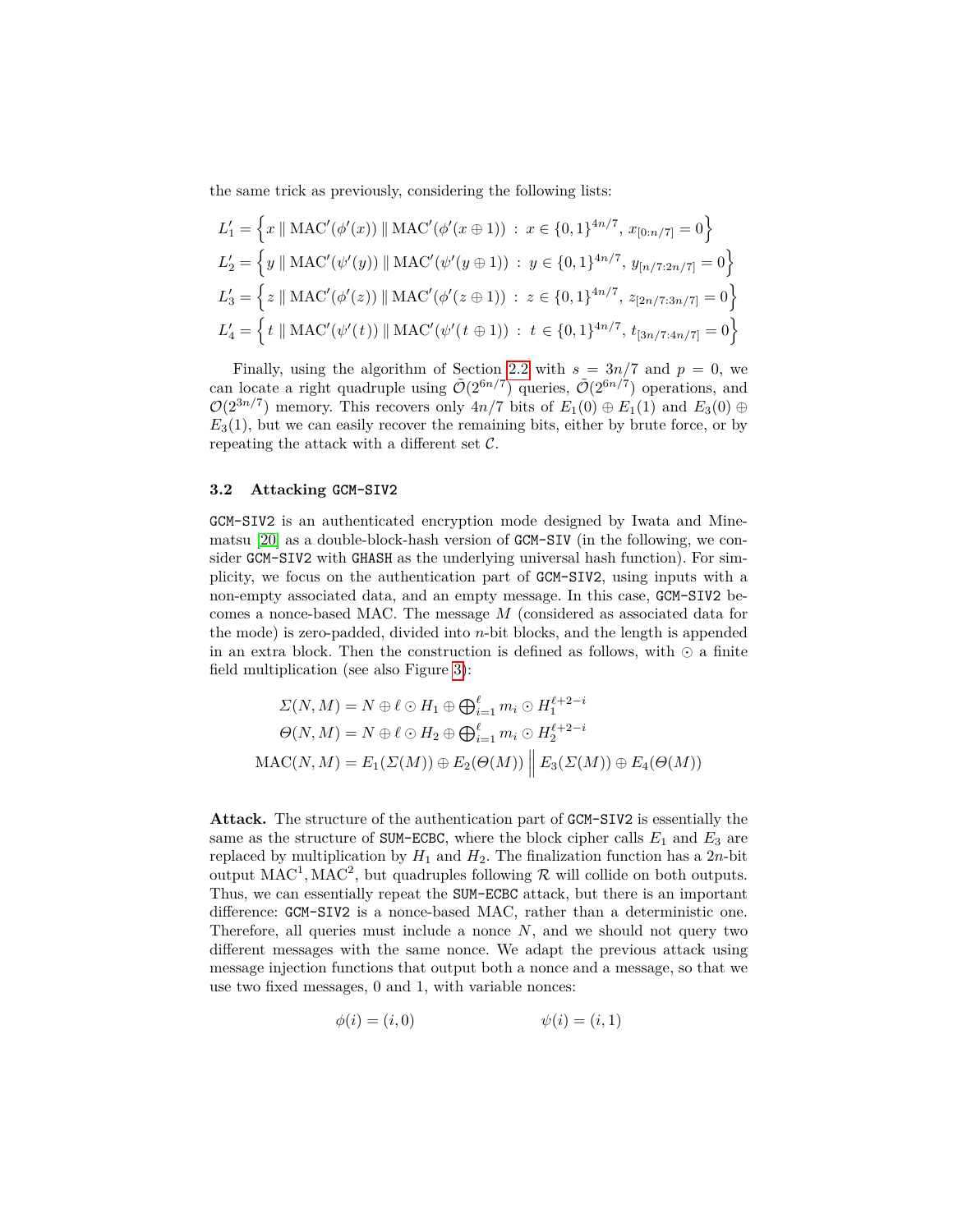

<span id="page-12-0"></span>Fig. 3. Diagram for authentication in GCM-SIV2 using GHASH with a  $\ell$ -block message, a nonce  $N$ , hash keys  $H_1$  and  $H_2$ .

$$
\begin{aligned}\n\text{MAC}(\phi(i)) &= E_1\left(\underbrace{i \oplus H_1}_{\Sigma_0(i)}\right) \oplus E_2\left(\underbrace{i \oplus H_2}_{\Theta_0(i)}\right) & \quad \left\| E_3\left(\Sigma_0(i)\right) \oplus E_4\left(\Theta_0(i)\right) \\
\text{MAC}(\psi(i)) &= E_1\left(\underbrace{i \oplus H_1 \oplus H_1^2}_{\Sigma_1(i)}\right) \oplus E_2\left(\underbrace{i \oplus H_2 \oplus H_2^2}_{\Theta_1(i)}\right) & \left\| E_3\left(\Sigma_1(i)\right) \oplus E_4\left(\Theta_1(i)\right).\n\end{aligned}
$$

We consider quadruples of nonce/messages *X, Y, Z, T* with

$$
X = \phi(x) \qquad Y = \psi(y) \qquad Z = \phi(z) \qquad T = \psi(t),
$$

and we have the same kind of relations as in the previous attack:

$$
\mathcal{R}(x, y, z, t) := \begin{cases} \Sigma_0(x) = \Sigma_1(y) \\ \Sigma_0(z) = \Sigma_1(t) \\ \Theta_0(z) = \Theta_1(y) \\ \Theta_0(x) = \Theta_1(t). \end{cases} \Leftrightarrow \begin{cases} x \oplus y \oplus z \oplus t = 0 \\ x \oplus y = H_1^2 \\ x \oplus t = H_2^2 \end{cases}
$$

$$
\Rightarrow \text{MAC}(\phi(x)) \oplus \text{MAC}(\psi(y)) \oplus \text{MAC}(\phi(z)) \oplus \text{MAC}(\psi(t)) = 0
$$

Since the MAC output is 2*n*-bit long, we can directly build an attack with  $\mathcal{O}(2^{3n/4})$  queries: we consider four distinct sets  $\mathcal{X}, \mathcal{Y}, \mathcal{Z}, \mathcal{T}$  of  $2^{3n/4}$  values, and we look for a quadruple  $(x, y, z, t) \in \mathcal{X} \times \mathcal{Y} \times \mathcal{Z} \times \mathcal{T}$ , such that

<span id="page-12-1"></span>
$$
\begin{cases} x \oplus y \oplus z \oplus t = 0 \\ \text{MAC}(\phi(x)) \oplus \text{MAC}(\psi(y)) \oplus \text{MAC}(\phi(z)) \oplus \text{MAC}(\psi(t)) = 0 \end{cases}
$$
 (5)

we expect to find one good quadruple that respects  $\mathcal R$  along with  $\mathcal O(1)$  quadruples that randomly satisfy the observable filter [\(5\)](#page-12-1). This leads to an attack with  $\mathcal{O}(2^{3n/4})$  queries and time  $\tilde{O}(2^{3n/2})$ . Since we recover  $H_1$  and  $H_2$  (from  $H_1^2$  =  $x \oplus y$  and  $H_2^2 = x \oplus t$ , we can do universal forgeries. In addition, we can also easily adapt the attack with  $\mathcal{O}(2^{6n/7})$  queries and time  $O(2^{6n/7})$ .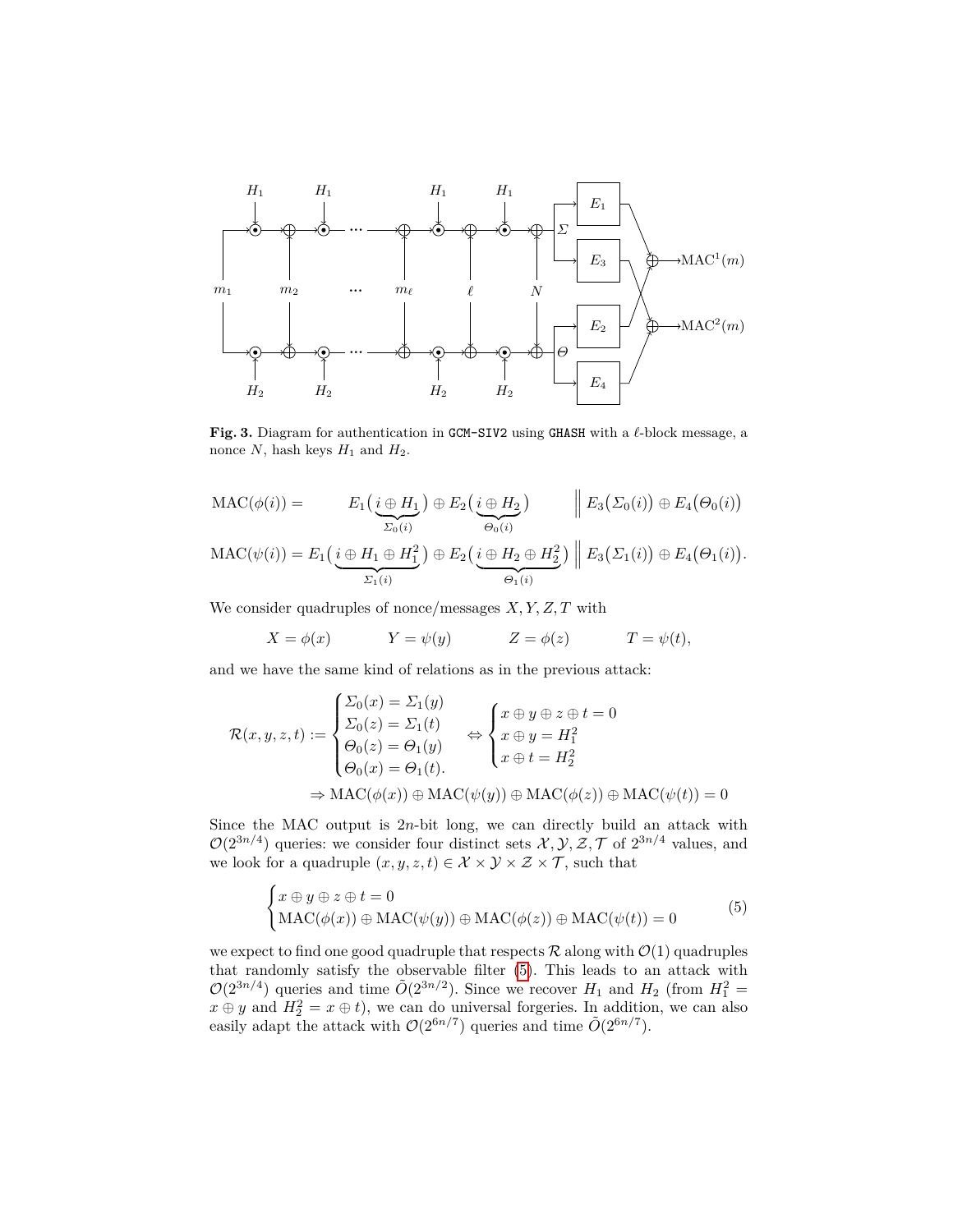# <span id="page-13-0"></span>**4 Attacking PMAC-like constructions**

We now describe attacks against PMAC+ [\[43\]](#page-29-6) and related constructions: 1kMAC+ [\[9\]](#page-27-6), and LightMAC+ [\[33\]](#page-29-8). We have an existential forgery attack with  $\mathcal{O}(2^{3n/4})$  queries and  $\tilde{\mathcal{O}}(2^{3n/2})$  operations (using memory  $\mathcal{O}(2^{3n/4})$ ), with a range of time-memory trade-offs with  $\mathcal{O}(2^t)$  queries, with  $3n/4 < t < n$ , and  $\tilde{\mathcal{O}}(2^{3n-2t})$  operations (using memory  $\mathcal{O}(2^t)$ ).

#### **4.1 Attacking PMAC+**

PMAC+ was designed by Yasuda in 2011 [\[43\]](#page-29-6), as a variant of PMAC [\[5\]](#page-27-1) with a larger internal state. The scheme internally uses a tweakable block cipher construction inspired by the XE construction [\[39\]](#page-29-15), that we denote as  $E_i$ . The message M is first padded with 10<sup>∗</sup> padding, and divided into *n*-bit blocks, but for simplicity we ignore the padding in our description. The construction is shown in Figure  $4<sup>3</sup>$  $4<sup>3</sup>$  $4<sup>3</sup>$ :

$$
\Sigma(M) = \bigoplus_{i=1}^{\ell} \tilde{E}_i(m_i) \qquad \qquad \tilde{E}_i(x) = E_1(x \oplus 2^i \odot \Delta_0 \oplus 2^{2i} \odot \Delta_1)
$$
  
\n
$$
\Theta(M) = \bigoplus_{i=1}^{\ell} 2^{\ell-i} \odot \tilde{E}_i(m_i) \qquad \qquad \Delta_0 = E_1(0) \quad \Delta_1 = E_1(1)
$$
  
\n
$$
\text{MAC}(M) = E_2(\Sigma(M)) \oplus E_3(\Theta(M))
$$

**Attack.** As in the previous attack, we use message injection functions with two different prefixes, but we include an extra block *u* to define related quadruples:

$$
\phi_u(i) = u \|\,0\,\| \,i \qquad \qquad \psi_u(i) = u \|\,1\,\| \,i
$$

$$
\begin{split} \text{MAC}(\phi_u(i)) &= E_2\Big(\underbrace{\tilde{E}_1(u) \oplus \tilde{E}_2(0) \oplus \tilde{E}_3(i)}_{\Sigma_{u,0}(i)}\Big) \oplus E_3\Big(\underbrace{4\tilde{E}_1(u) \oplus 2\tilde{E}_2(0) \oplus \tilde{E}_3(i)}_{\Theta_{u,0}(i)}\Big) \\ \text{MAC}(\psi_u(i)) &= E_2\Big(\underbrace{\tilde{E}_1(u) \oplus \tilde{E}_2(1) \oplus \tilde{E}_3(i)}_{\Sigma_{u,1}(i)}\Big) \oplus E_3\Big(\underbrace{4\tilde{E}_1(u) \oplus 2\tilde{E}_2(1) \oplus \tilde{E}_3(i)}_{\Theta_{u,1}(i)}\Big). \end{split}
$$

Next, we build quadruples of messages *X, Y, Z, T* with

$$
X = \phi_u(x) \qquad Y = \psi_u(y) \qquad Z = \phi_u(z) \qquad T = \psi_u(t),
$$

and we look for a quadruple with partial state collisions for the underlying pairs, *i. e.* a quadruple following the relation:

$$
\mathcal{R}(x, y, z, t) := \begin{cases} \Sigma_{u,0}(x) = \Sigma_{u,1}(y) \\ \Sigma_{u,0}(z) = \Sigma_{u,1}(t) \\ \Theta_{u,0}(z) = \Theta_{u,1}(y) \\ \Theta_{u,0}(x) = \Theta_{u,1}(t). \end{cases}
$$

<span id="page-13-1"></span><sup>3</sup> The algorithm and the figure given in [\[43\]](#page-29-6) differ in the coefficients used to compute *Θ*. We use the algorithmic description because it matches later PMAC+ variants, but the attack can easily be adapted to the other case.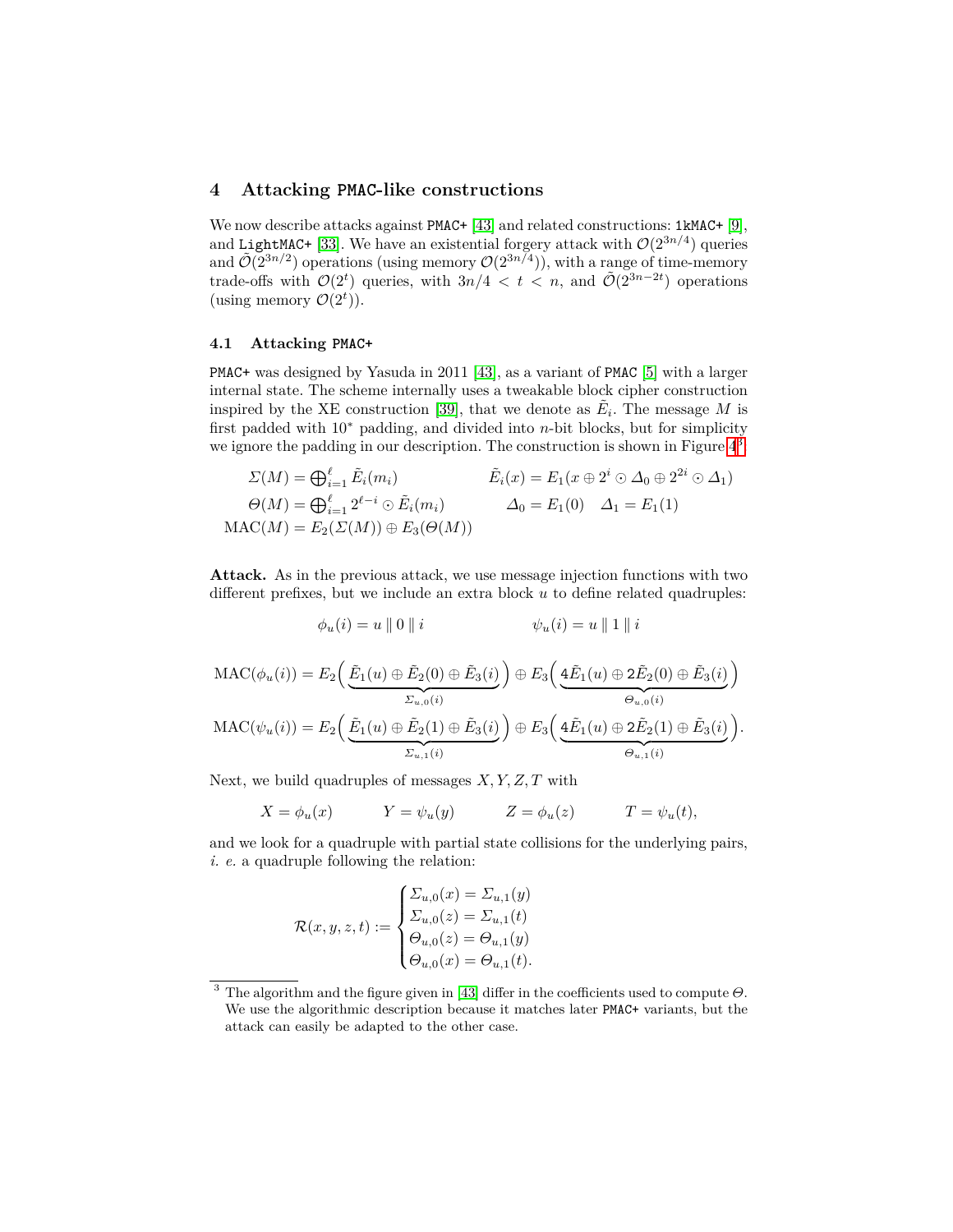

<span id="page-14-0"></span>**Fig. 4.** Diagram for PMAC+ with a  $\ell$ -block message where  $\Delta_0 = E_1(0)$  and  $\Delta_1 = E_1(1)$ .

We have

$$
\mathcal{R}(x, y, z, t) \Leftrightarrow \begin{cases} \tilde{E}_3(x) \oplus \tilde{E}_2(0) = \tilde{E}_3(y) \oplus \tilde{E}_2(1) \\ \tilde{E}_3(z) \oplus \tilde{E}_2(0) = \tilde{E}_3(t) \oplus \tilde{E}_2(1) \\ \tilde{E}_3(y) \oplus 2\tilde{E}_2(1) = \tilde{E}_3(z) \oplus 2\tilde{E}_2(0) \\ \tilde{E}_3(t) \oplus 2\tilde{E}_2(1) = \tilde{E}_3(x) \oplus 2\tilde{E}_2(0) \\ \Leftrightarrow \begin{cases} \tilde{E}_3(x) \oplus \tilde{E}_3(y) \oplus \tilde{E}_3(z) \oplus \tilde{E}_3(t) = 0 \\ \tilde{E}_3(x) \oplus \tilde{E}_3(y) = \tilde{E}_2(0) \oplus \tilde{E}_2(1) \\ \tilde{E}_3(t) \oplus \tilde{E}_3(x) = 2\tilde{E}_2(0) \oplus 2\tilde{E}_2(1) \end{cases} \end{cases}
$$

Again, R defines a 3*n*−bit relation, and we can detect it through the sum of the MACs following Equation [\(1\)](#page-4-0):

$$
\mathcal{R}(x, y, z, t) \Rightarrow \text{MAC}(\phi_u(x)) \oplus \text{MAC}(\psi_u(y)) \oplus \text{MAC}(\phi_u(z)) \oplus \text{MAC}(\psi_u(t)) = 0
$$

In addition, the relation  $R$  is independent of the value  $u$ , so that we can easily build several quadruples that satisfy  $R$  simultaneously. This leads to an attack with  $\mathcal{O}(2^{3n/4})$  queries: we consider four sets  $\mathcal{X}, \mathcal{Y}, \mathcal{Z}, \mathcal{T}$  of  $2^{3n/4}$  random values, and we look for a quadruple  $(x, y, z, t) \in \mathcal{X} \times \mathcal{Y} \times \mathcal{Z} \times \mathcal{T}$ , such that

$$
\forall u \in \{0, 1, 2\}, \, \text{MAC}(\phi_u(x)) \oplus \text{MAC}(\psi_u(y)) \oplus \text{MAC}(\phi_u(z)) \oplus \text{MAC}(\psi_u(t)) = 0
$$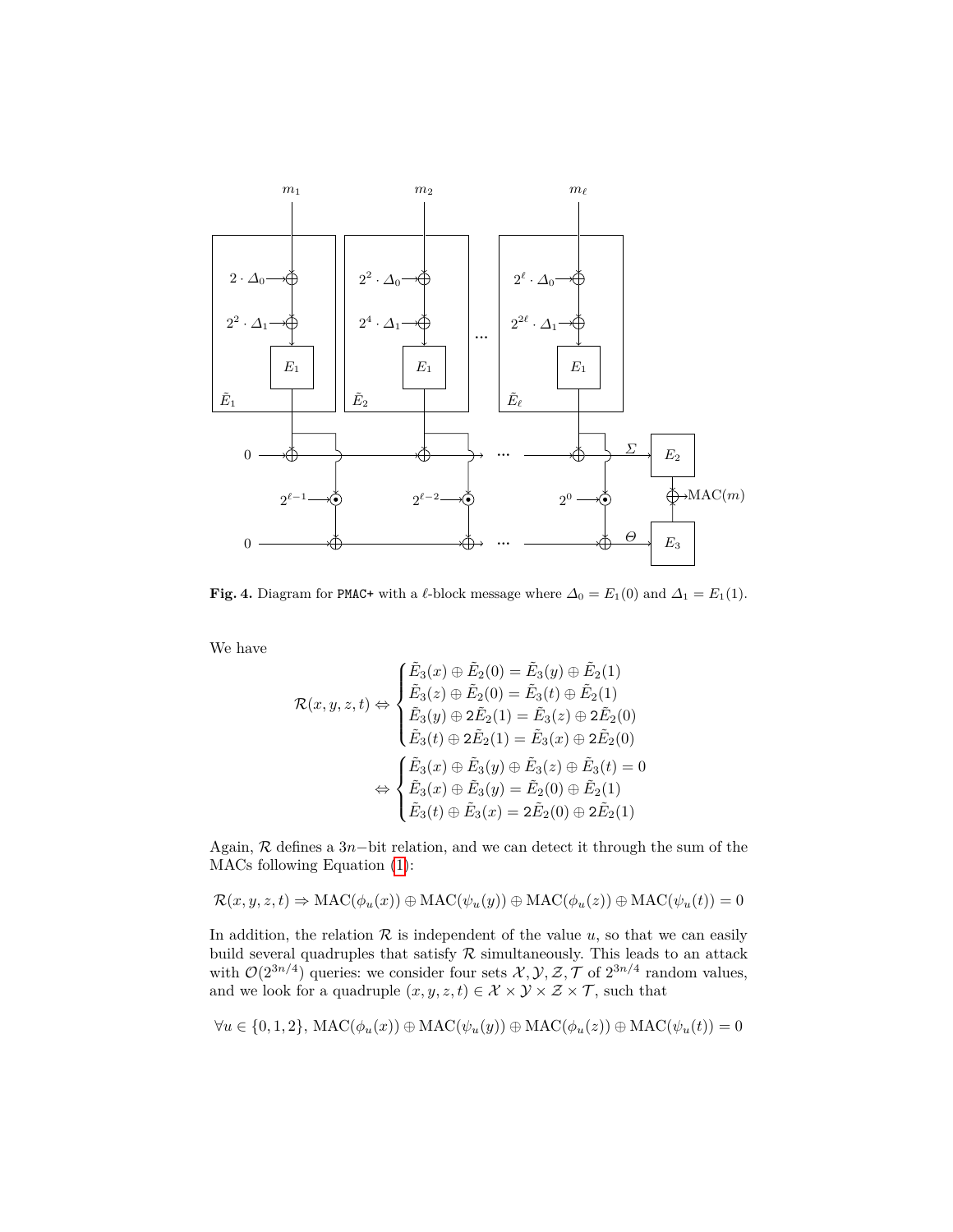We expect on average one random quadruple (with  $2^{3n}$  potential quadruples, and a 3*n*-bit filtering), and one quadruple satisfying  $\mathcal R$  (also a 3*n*-bit condition). The correct quadruple can easily be checked with a few extra queries.

In practice, we use the generalized birthday algorithms of Section [2.2](#page-5-0) in order to optimize the complexity of the attack. We consider four lists:

$$
L_1 = \{ \text{MAC}(\phi_0(x)) \mid \text{MAC}(\phi_1(x)) \mid \text{MAC}(\phi_2(x)) : x \in \mathcal{X} \}
$$
  
\n
$$
L_2 = \{ \text{MAC}(\psi_0(y)) \mid \text{MAC}(\psi_1(y)) \mid \text{MAC}(\psi_2(y)) : y \in \mathcal{Y} \}
$$
  
\n
$$
L_3 = \{ \text{MAC}(\phi_0(z)) \mid \text{MAC}(\phi_1(z)) \mid \text{MAC}(\phi_2(z)) : z \in \mathcal{Z} \}
$$
  
\n
$$
L_4 = \{ \text{MAC}(\psi_0(t)) \mid \text{MAC}(\psi_1(t)) \mid \text{MAC}(\psi_2(t)) : t \in \mathcal{T} \}
$$

and we look for a quadruple  $(x, y, z, t) \in \mathcal{X} \times \mathcal{Y} \times \mathcal{Z} \times \mathcal{T}$  such that  $L_1[x] \oplus L_2[y] \oplus$  $L_3[z] \oplus L_4[t] = 0$ . This can be done with  $\tilde{\mathcal{O}}(2^{3n/2})$  operations, using a memory of size  $\mathcal{O}(2^{3n/4})$ . Finally, once a quadruple  $(x, y, z, t)$  satisfying  $\mathcal{R}(x, y, z, t)$  has been detected, it can be used to generate forgeries. Indeed, we can predict the MAC of a new message by making three new queries using Equation [\(1\)](#page-4-0):

 $\forall u, \, \text{MAC}(\phi_u(x)) = \text{MAC}(\psi_u(y)) \oplus \text{MAC}(\psi_u(z)) \oplus \text{MAC}(\phi_u(t))$ 

**Time-Query Trade-offs.** As opposed to the SUM-ECBC attack, we don't have an analogue to Equation [\(2\)](#page-8-1) that can be used to reduce the time complexity. However, the time complexity of the algorithm can be slightly reduced when using more than  $\mathcal{O}(2^{3n/4})$  queries. If we consider sets  $\mathcal{X}, \mathcal{Y}, \mathcal{Z}, \mathcal{T}$  of size  $2^t$  with  $3n/4 < t < n$ , the resulting 4-sum is slightly easier, because there are  $2^{4t-3n}$ expected solutions. Using the algorithm of section [2.2,](#page-5-0) this can be solved in time  $\tilde{\mathcal{O}}(2^{3n-2t})$ , using a memory of size  $\mathcal{O}(2^t)$ .

#### **4.2 Attacking LightMAC+**

LightMAC+ was designed by Naito [\[33\]](#page-29-8) using ideas from PMAC+ [\[43\]](#page-29-6) and LightMAC [\[29\]](#page-29-0). If we consider it as based on a tweakable block cipher  $E$ , it follows the same structure as PMAC+ (see Figure [5\)](#page-16-1), but  $E$  takes a message block smaller than  $n$ bits:

$$
\Sigma(M) = \bigoplus_{i=1}^{\ell} \tilde{E}_i(m_i) \qquad \qquad \tilde{E}_i(x) = E_1(i|x)
$$
  
\n
$$
\Theta(M) = \bigoplus_{i=1}^{\ell} 2^{\ell-i} \odot \tilde{E}_i(m_i)
$$
  
\n
$$
\text{MAC}(M) = E_2(\Sigma(M)) \oplus E_3(\Theta(M))
$$

Since the structure of LightMAC+ is the same as the structure of PMAC+, we can use the same attack. The only difference from our point of view is that the message blocks are shorter than the block-size. As long as one message block is big enough to fit  $2^{3n/4}$  different values, our attack will succeed.

This attack violates the improved security proof recently published at CT-RSA [\[34\]](#page-29-10), with a security bound of  $\mathcal{O}(q_t^2 q_v/2^{2n})$  (with  $q_t$  MAC queries and  $q_v$ verification queries). Indeed, our attack reaches a constant success probability with  $q_t = \mathcal{O}(2^{3n/4})$  and  $q_v = 1$ . We have shared our attack with Naito and he agreed that his proof is flawed.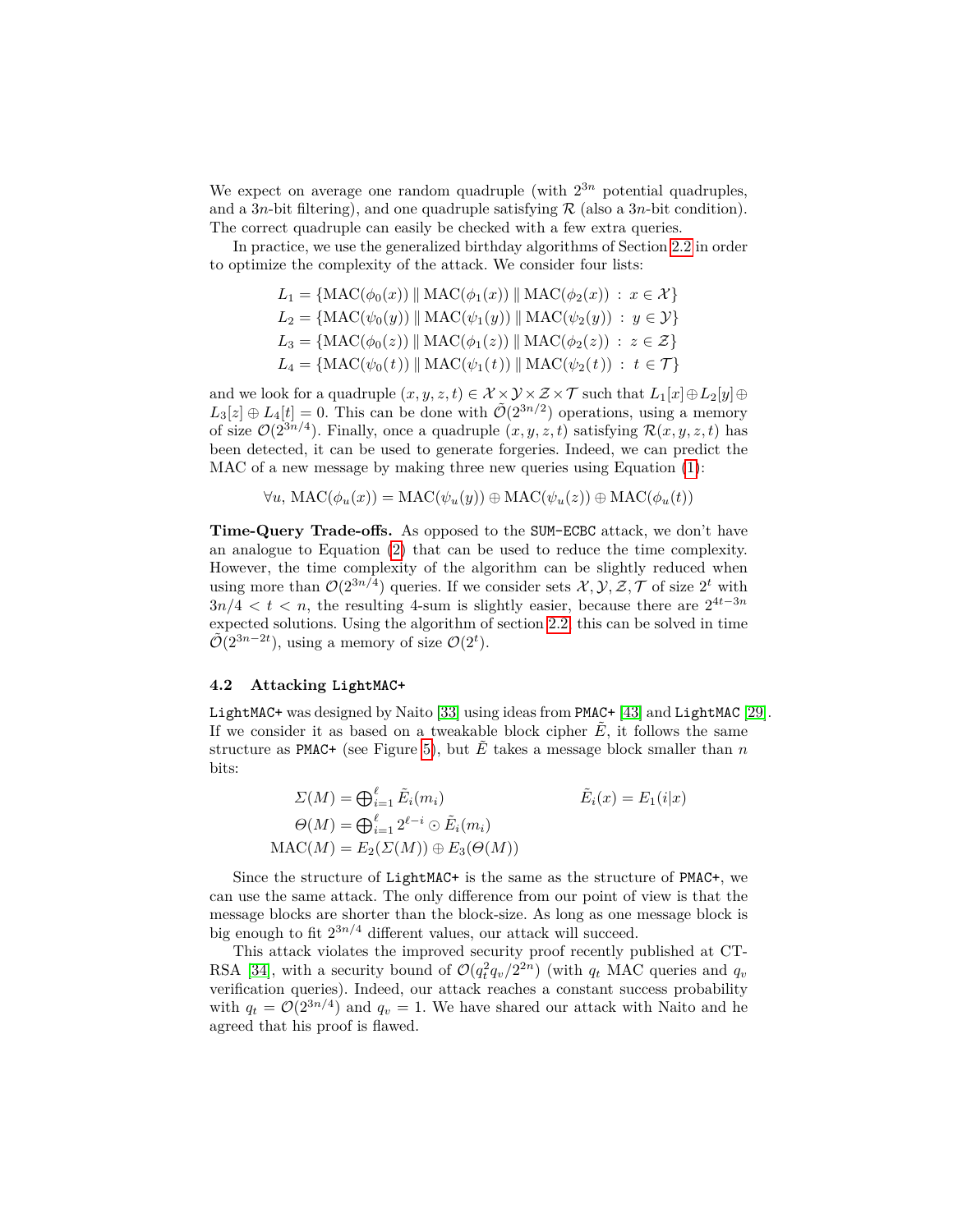

<span id="page-16-1"></span>**Fig. 5.** Diagram for LightMAC+ with  $(n-z)$ -bit blocks of a  $\ell$ -block message where  $(v)_z$ is the value *v* written over *z* bits.

#### **4.3 Attacking 1kPMAC+**

1kPMAC+ is a single-key variant of PMAC+ [\[43\]](#page-29-6) designed by Datta, Dutta, Nandi, Paul and Zhang [\[9\]](#page-27-6), shown in Figure [8.](#page-24-0)

Since the structure of 1kPMAC+ is the same as the structure of PMAC+, we can use the same attack. Alternatively, we can take advantage of the fix functions to mount a more straightforward attack, as shown in Section [6.](#page-21-0)

#### <span id="page-16-0"></span>**5 Attacking f9-like constructions**

Our third attack is applicable to 3kf9 [\[44\]](#page-29-7) and similar constructions. We have a universal forgery attack with  $\mathcal{O}(2^{3n/4})$  queries and  $\mathcal{O}(2^{5n/4})$  operations using memory  $\mathcal{O}(2^n)$ , with a possible time-memory trade-offs.

#### <span id="page-16-2"></span>**5.1 Attacking 3kf9**

3kf9 [\[44\]](#page-29-7), designed by Xhang, Wu, Sui and Wang, is a three-key variant of the f9 mode used in 3G telephony. While the original f9 does not have security beyond the birthday bound [\[24\]](#page-28-16), 3kf9 is secure up to 2 <sup>2</sup>*n/*<sup>3</sup> queries. We describe 3kf9 in Figure [6:](#page-18-0)

$$
\Sigma(M) = \sigma_{\ell} \qquad \qquad \sigma_0 = 0 \qquad \sigma_i = E_1(\sigma_{i-1} \oplus m_i)
$$

$$
\Theta(M) = \bigoplus_{i=1}^{\ell} \sigma_i
$$

$$
\text{MAC}(M) = E_2(\Sigma(M)) \oplus E_3(\Theta(M))
$$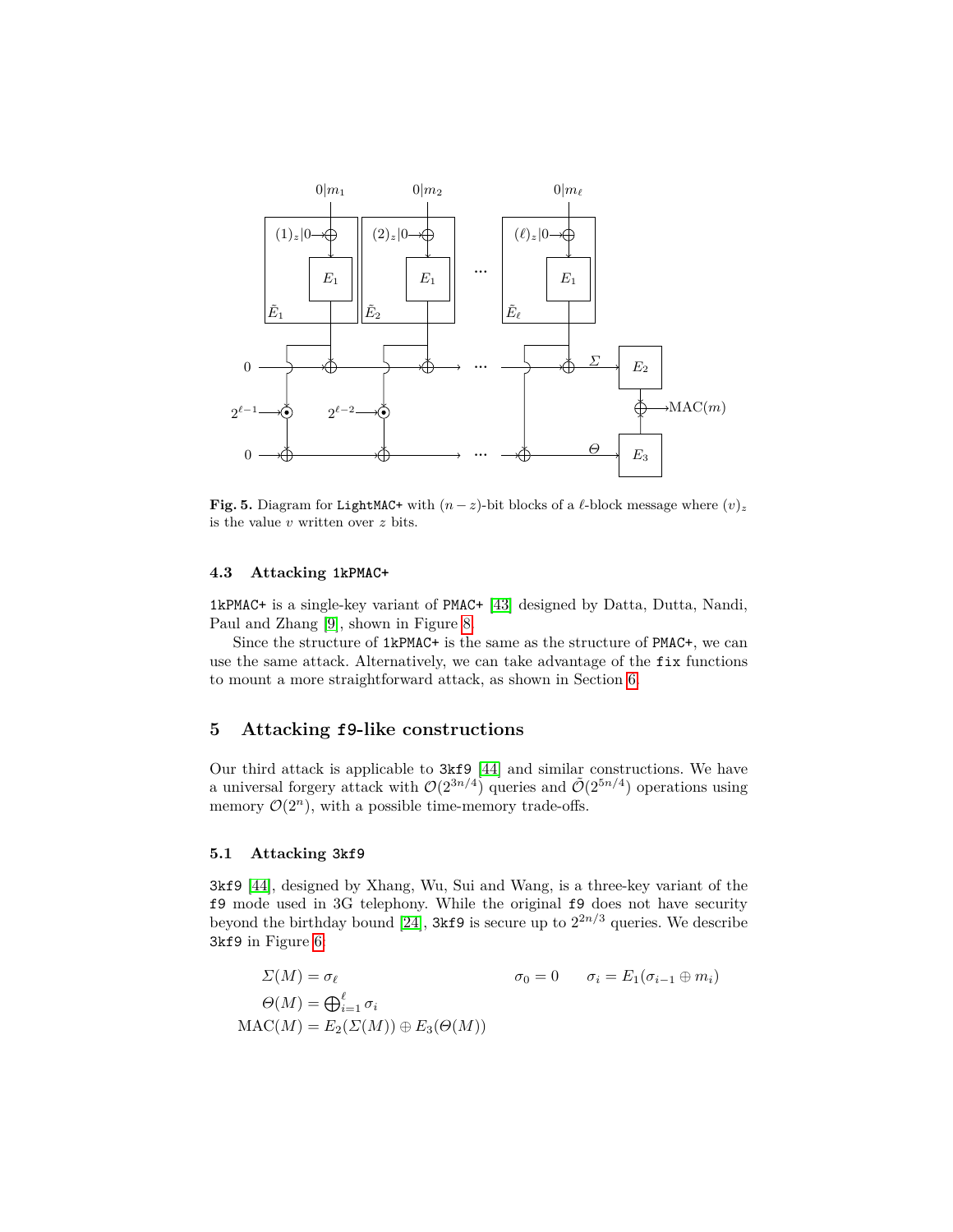**Attack.** Our attack follows the same structure as the previous attacks. We start with messages of the form:

$$
\phi(i) = 0 \parallel i \qquad \qquad \psi(i) = 1 \parallel i,
$$

and the corresponding MACs:

$$
MAC(\phi(i)) = E_2 \Big( \underbrace{E_1(x \oplus E_1(0))}_{\Sigma_0(x)} \Big) \oplus E_3 \Big( \underbrace{E_1(x \oplus E_1(0)) \oplus E_1(0)}_{\Theta_0(x)} \Big)
$$
  

$$
MAC(\psi(i)) = E_2 \Big( \underbrace{E_1(x \oplus E_1(1))}_{\Sigma_1(x)} \Big) \oplus E_3 \Big( \underbrace{E_1(x \oplus E_1(1)) \oplus E_1(1)}_{\Theta_1(x)} \Big).
$$

We use quadruples of messages *X, Y, Z, T* with

$$
X = \phi(x) \qquad \qquad Y = \psi(y) \qquad \qquad Z = \phi(z) \qquad \qquad T = \psi(t),
$$

and we look for a quadruple with partial state collisions for the underlying pairs, *i. e.* a quadruple following the relation:

$$
\mathcal{R}(x, y, z, t) := \begin{cases}\n\Sigma_0(x) = \Sigma_1(y) \\
\Sigma_0(z) = \Sigma_1(t) \\
\Theta_0(z) = \Theta_1(y) \\
\Theta_0(x) = \Theta_1(t).\n\end{cases}
$$
\n
$$
\Leftrightarrow \begin{cases}\nx \oplus E_1(0) = y \oplus E_1(1) \\
z \oplus E_1(0) = t \oplus E_1(1) \\
E_1(z \oplus E_1(0)) \oplus E_1(0) = E_1(y \oplus E_1(1)) \oplus E_1(1) \\
E_1(x \oplus E_1(0)) \oplus E_1(0) = E_1(t \oplus E_1(1)) \oplus E_1(1)\n\end{cases}
$$
\n
$$
\Leftrightarrow \begin{cases}\nx \oplus y \oplus z \oplus t = 0 \\
x \oplus y = E_1(0) \oplus E_1(1) \\
E_1(x \oplus E_1(0)) \oplus E_1(t \oplus E_1(1)) = E_1(0) \oplus E_1(1) \\
E_1(x \oplus E_1(0)) \oplus \text{MAC}(\psi(y)) \oplus \text{MAC}(\phi(z)) \oplus \text{MAC}(\psi(t)) = 0.\n\end{cases}
$$

As in the previous attacks, R defines a 3*n*−bit relation. Moreover, we can easily observe when  $x \oplus y \oplus z \oplus t = 0$ , and the relation  $x \oplus y = E_1(0) \oplus E_1(1)$  can be verified across several quadruples. We don't have related quadruples satisfying  $\mathcal R$  simultaneously as in the previous attacks, but we can use those properties to detect right quadruples. This leads to an attack with  $\tilde{\mathcal{O}}(2^{3n/4})$  queries: we consider four sets  $\mathcal{X}, \mathcal{Y}, \mathcal{Z}, \mathcal{T}$  of  $\sqrt[n]{n} \times 2^{3n/4}$  random values, and we look for quadruples  $(x, y, z, t) \in \mathcal{X} \times \mathcal{Y} \times \mathcal{Z} \times \mathcal{T}$ , such that:

<span id="page-17-0"></span>
$$
\begin{cases} x \oplus y \oplus z \oplus t = 0 \\ \text{MAC}(\phi(x)) \oplus \text{MAC}(\psi(y)) \oplus \text{MAC}(\phi(z)) \oplus \text{MAC}(\psi(t)) = 0. \end{cases} (6)
$$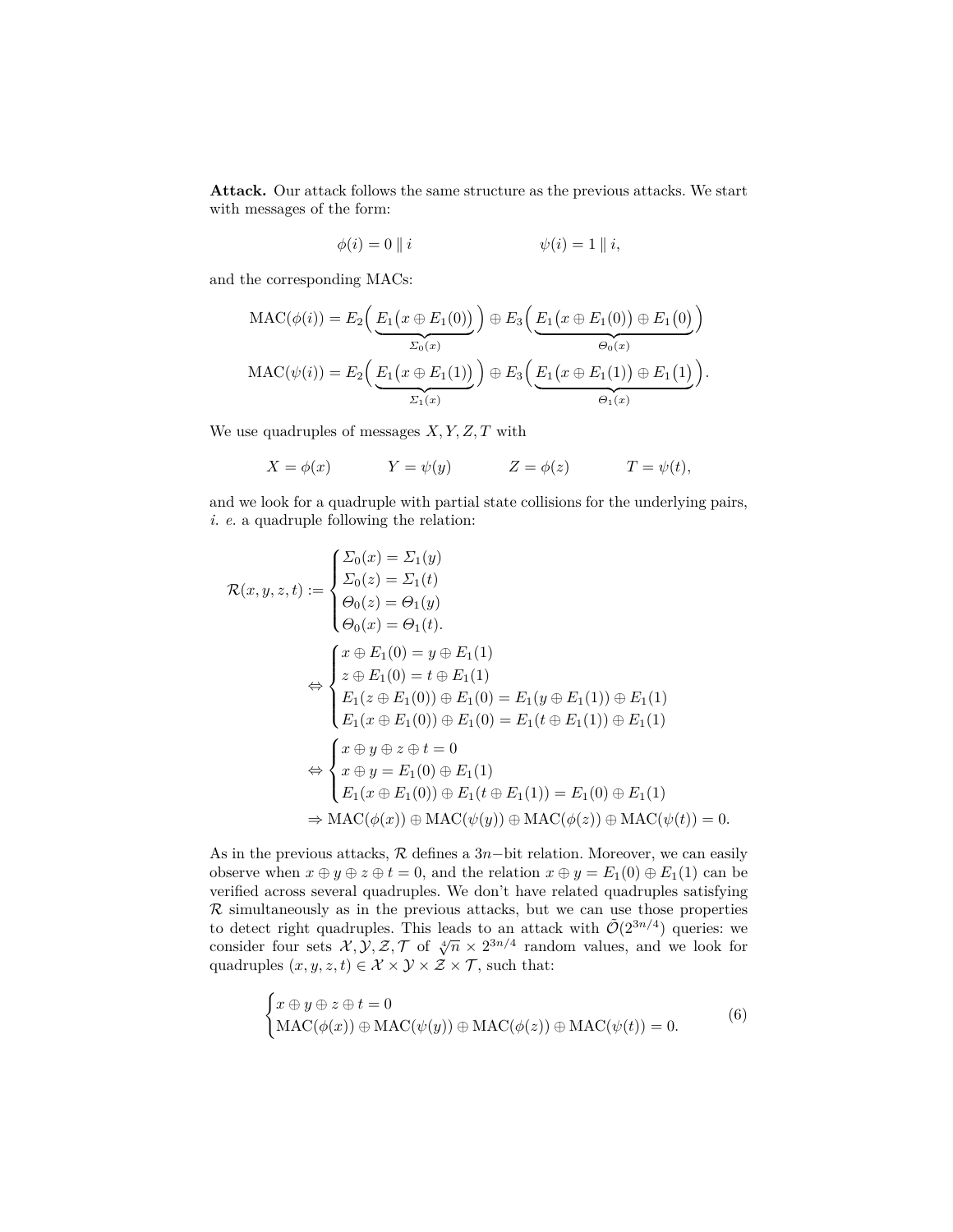

<span id="page-18-0"></span>Fig. 6. Diagram for 3kf9 with a  $\ell$ −block message.

Since this a 2*n*-bit condition, we expect on average  $n \cdot 2^n$  quadruples  $(x, y, z, t)$ satisfying [\(6\)](#page-17-0). In order to filter out the right ones, we look at the value  $x \oplus y$  for all these quadruples. While the wrong quadruples should have a random  $x \oplus y$ , the right ones have  $x \oplus y = E_1(0) \oplus E_1(1)$ . Therefore, with high probability, the most frequent value for  $x \oplus y$  is equal to  $E_1(0) \oplus E_1(1)$ , and quadruples satisfying this extra relation are right quadruples with probability <sup>1</sup>*/*2. More precisely, we expect on average *n* wrong quadruples for each value of  $x \oplus y$ , and *n* right quadruples with  $x \oplus y = E_1(0) \oplus E_1(1)$ .

**Optimizing the time complexity.** While the algorithm of Section [2.2](#page-5-0) would take time  $\tilde{\mathcal{O}}(2^{3n/2})$  with  $\tilde{\mathcal{O}}(2^{3n/4})$  queries, we can reduce the time complexity using sets  $\mathcal{X}, \mathcal{Y}, \mathcal{Z}, \mathcal{T}$  with some structure. More precisely, we use:

$$
\mathcal{X} = \mathcal{Z} = \{x \in \{0, 1\}^n : x_{[0:n/4]} = 0\}
$$
  

$$
\mathcal{Y} = \mathcal{T} = \{x \in \{0, 1\}^n : x_{[n/4:n/2]} = 0\}
$$

so that quadruples can be written as

$$
x =: x_3|x_2|x_1|0 \in \mathcal{X}
$$
  
\n
$$
y =: y_3|y_2|0|y_0 \in \mathcal{Y}
$$
  
\n
$$
z =: z_3|z_2|z_1|0 \in \mathcal{Z}
$$
  
\n
$$
t =: t_3|t_2|0|t_0 \in \mathcal{T}.
$$

In particular, right quadruples satisfy  $x \oplus y \oplus z \oplus t = 0$ , therefore  $x_1 = z_1, y_0 = t_0$ , and  $x_3|x_2 \oplus z_3|z_2 = y_3|y_2 \oplus t_3|t_2$ . We use these properties to adapt the algorithm of Section [2.2](#page-5-0) and locate the quadruples efficiently. First we guess the *n/*2-bit value  $\alpha_3|\alpha_2 := x_3|x_2 \oplus z_3|z_2 = y_3|y_2 \oplus t_3|t_3$ . Then, for each  $x = x_3|x_2|x_1|0$ , there is a single candidate  $z = (x_3 \oplus \alpha_3)(x_2 \oplus \alpha_2)x_1|0$  that could be part of a right quadruple. Similarly, every  $y = y_3|y_2|0|y_0$  can be paired with a single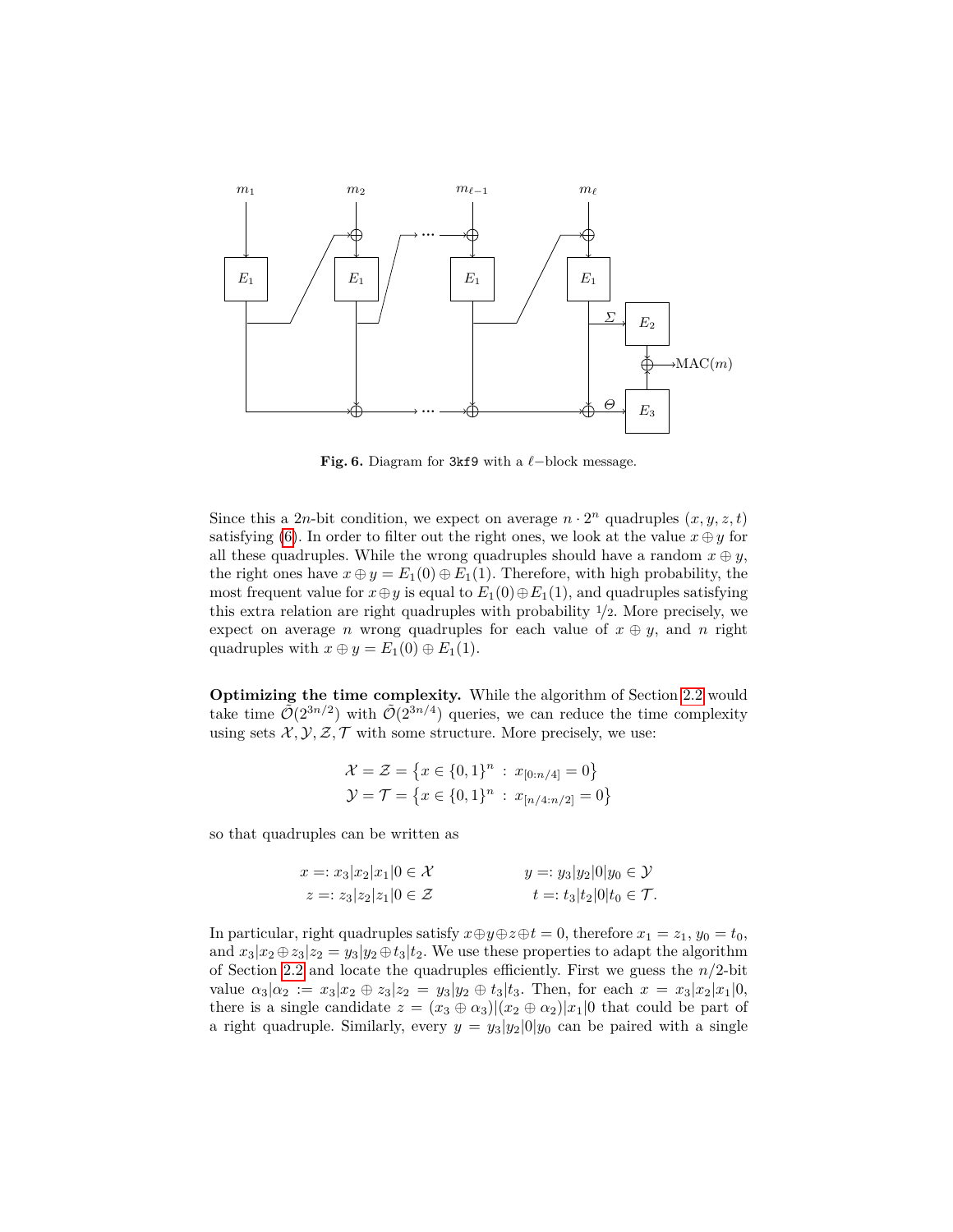$t = (y_3 \oplus \alpha_3)|(y_2 \oplus \alpha_2)|0|y_0$ . Therefore, we consider the two following lists:

$$
L_1 = \{ \text{MAC}(\phi(x_3|x_2|x_1|0)) \oplus \text{MAC}((x_3 \oplus \alpha_3)|(x_2 \oplus \alpha_2)|x_1|0) : x_3|x_2|x_1|0 \in \mathcal{X} \}
$$
  

$$
L_2 = \{ \text{MAC}(\phi(y_3|y_2|0|y_0)) \oplus \text{MAC}((y_3 \oplus \alpha_3)|(y_2 \oplus \alpha_2)|0|y_0) : y_3|y_2|0|y_0 \in \mathcal{Y} \}
$$

After sorting the lists, we look for matches, and the corresponding quadruples *x, y, z, t* are exactly the quadruples satisfying

$$
\begin{cases}\nx \oplus y \oplus z \oplus t = 0 \\
(x \oplus z)_{[n/2:n]} = \alpha_3 | \alpha_2 \\
\text{MAC}(\phi(x)) \oplus \text{MAC}(\psi(y)) \oplus \text{MAC}(\phi(z)) \oplus \text{MAC}(\psi(t)) = 0.\n\end{cases}
$$
\n(7)

More precisely, a match  $L_1[x] = L_2[y]$  suggests  $z = x \oplus \alpha_3|\alpha_2|0|0$  and  $t =$  $y \oplus \alpha_3 |\alpha_2|$  0|0, but there are four corresponding quadruples:  $(x, y, z, t)$ ,  $(z, y, x, t)$ ,  $(x, t, z, y)$ ,  $(z, t, x, y)$ , and two candidate values for  $E_1(0) \oplus E_1(1)$ :  $x \oplus y$  and  $x \oplus y \oplus \alpha_3 |\alpha_2| 0 | 0.$ 

We need  $\mathcal{O}(2^{3n/4})$  operations to generate those quadruples. We repeat this  $2^{n/2}$  times to exhaust all  $n/2$ -bit values  $\alpha_3|\alpha_2$  and generate all quadruples satisfying [\(6\)](#page-17-0). Finally, we use an array to count the number of occurrences of each possible value of  $x \oplus y$ . Each counter receives an average two values, but the counter corresponding to  $E_1(0) \oplus E_1(1)$  will receive three values on average. After repeating all the operations  $\mathcal{O}(n)$  times, with some arbitrary constants in place of the zero bits, the highest counter corresponds to  $E_1(0) \oplus E_1(1)$  with high probability, as proved in Section [5.2.](#page-20-0) This gives an attack with  $\tilde{\mathcal{O}}(2^{3n/4})$ queries,  $\tilde{\mathcal{O}}(2^{5n/4})$  $\tilde{\mathcal{O}}(2^{5n/4})$  $\tilde{\mathcal{O}}(2^{5n/4})$  operations, and  $\mathcal{O}(2^n)$  memory<sup>4</sup>.

**Time-Memory Trade-offs.** We can reduce the memory usage if we store only a subset of the counters, and repeat the whole algorithm until the whole set has been covered. Concretely, we store only the counters with a fixed value for bits  $[0 : n/8]$  and  $[n/4 : 3n/8]$  of  $x \oplus y$ . Because of the way the lists  $L_1$  and  $L_2$  are constructed, we have actually fixed  $n/8$  bits of  $y_0$  and  $x_1$ , and we can reduce the lists to size  $2^{5n/8}$ . Therefore we evaluate  $2^{3n/4}$  counters in time  $\tilde{\mathcal{O}}(2^{n/2} \cdot 2^{5n/8})$ , using only  $\mathcal{O}(2^{3n/4})$  memory. We repeat iteratively over the full counter set, so we need time  $\tilde{\mathcal{O}}(2^{n/4} \cdot 2^{n/2} \cdot 2^{5n/8}) = \tilde{\mathcal{O}}(2^{11n/8})$ . More generally, we have a timememory trade-off with time  $\tilde{\mathcal{O}}(2^{5n/4+t/2})$  and memory  $\mathcal{O}(2^{n-t})$  for  $0 < t < n/4$ .

**Forgeries.** Once we found a quadruple  $(x, y, z, t)$  that respects  $\mathcal{R}(x, y, z, t)$  we know that after processing message  $\phi(x) = 0 \parallel x$  and  $\psi(t) = 1 \parallel t$ , there is no difference in the *Θ* part of the state  $(\Theta_0(x) = \Theta_1(t))$ . Moreover we have  $\Theta_0(x) = \Sigma_0(x) \oplus E_1(0)$  and  $\Theta_1(t) = \Sigma_1(x) \oplus E_1(1)$ ; this implies that there is a difference  $E_1(0) \oplus E_1(1) = x \oplus y$  in the *Σ* part of the state. Therefore, we can build a full state collision with message  $0 \parallel x \parallel 0$  and  $1 \parallel t \parallel x \oplus y$ . In particular, the following relation can be used to create forgeries with an arbitrary message *m* (of any length):

 $MAC(0 || x || 0 || m) = MAC(1 || t || x \oplus y || m)$ .

<span id="page-19-0"></span><sup>&</sup>lt;sup>4</sup> We can actually reduce the polynomial factors by fixing only  $(n - \log_2(n))/4$  bits to we can actually reduce the polynomial ractor<br>zero, in order to have sets of size  $\sqrt[4]{n} \cdot 2^{3n/4}$ .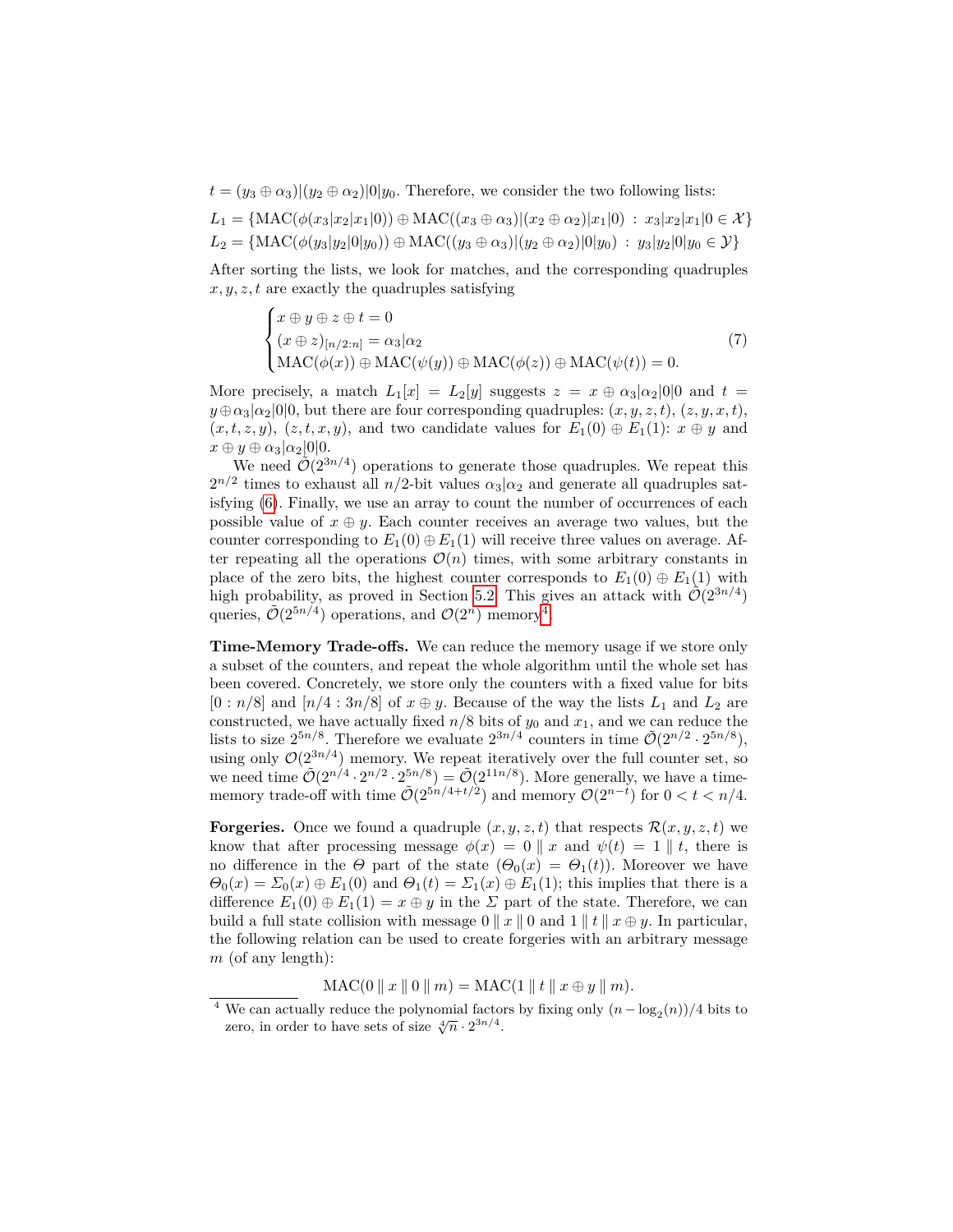**Universal Forgeries.** We can even forge the tag of an arbitrary message of length at least  $(2n + 2)$  blocks with complexity only  $n + 1$  times the complexity of the simple forgery attack. The technique is more advanced and inspired by the multi-collision attack described by Joux [\[23\]](#page-28-17). For ease of notation we'll show how to forge the signature for a message starting with  $2n + 2$  blocks of zero, but this can be trivially adapted for any message.

First, we find a quadruple  $(x_1, y_1, z_1, t_1)$  as before. Then we consider messages 0||0 and  $1||x_1 \oplus y_1$ . Since  $x_1 \oplus y_1 = E_1(0) \oplus E_1(1)$ , we have  $\Sigma(0||0) = \Sigma(1||x_1 \oplus y_1)$ , *i. e.* the *Σ* part of the state collides. Moreover, we know the difference in the *Θ* part:  $\Theta(0 \parallel 0) \oplus \Theta(1 \parallel x_1 \oplus y_1) = x_1 \oplus y_1.$ 

More generally, at step *i* we use message injection functions

$$
\phi_i(x) = \underbrace{0 \parallel 0 \parallel \ldots \parallel 0}_{\times 2(i-1)} \parallel 0 \parallel x \qquad \psi_i(x) = \underbrace{0 \parallel 0 \parallel \ldots \parallel 0}_{\times 2(i-1)} \parallel 1 \parallel x,
$$

to look for a quadruple of messages

$$
X_i = \phi_i(x_i) \qquad Y_i = \psi_i(y_i) \qquad Z_i = \phi_i(z_i) \qquad T_i = \psi_i(t_i).
$$

When a right quadruple  $(x_i, y_i, z_i, t_i)$  has been identified, we can deduce that the MACs for  $0 \parallel 0 \parallel ... \parallel 0 \parallel 0 \parallel 0$  and  $0 \parallel 0 \parallel ... \parallel 0 \parallel 1 \parallel x_i \oplus y_i$  will match on the *Σ* branch and differ by  $x_i \oplus y_i$  in their *Θ* branch.

After several iterations, we have actually built a multi-collision: all the messages  $h_1 \, \| h_2 \, \| \, \ldots \, \| h_n \, \| h_{n+1}$  with  $h_i \in \{ (1 \, \| \, x_i \oplus y_i), (0 \, \| \, 0) \}$  collide on the *Σ* branch. In addition, we also know the difference in the *Θ* branch for those messages: it is equal to  $\bigoplus_{\{i \,:\, h_i \neq 0 | 0\}} (x_i \oplus y_i)$ .

After at most  $n + 1$  steps, we can find a non empty subset  $\mathcal{I} \subseteq [1 : n + 1]$ such that  $\bigoplus_{i \in \mathcal{I}} (x_i \oplus y_i) = 0$  by simple linear algebra<sup>[5](#page-20-1)</sup>. This gives a collision on the full state, using messages  $m_0 = 0 \parallel 0 \parallel ... \parallel 0$  (with  $2(n + 1)$  blocks) and  $h = h_1 \, \| h_2 \, \| \, \ldots \, \| h_n \, \| \, h_{n+1}$  with  $h_i = 1 \, \| x_i \oplus y_i \text{ if } i \in \mathcal{I}, h_i = 0 \, \| \, 0 \text{ otherwise.}$ Since the full state collides, we have for any message *m* (of any length):

$$
\text{MAC}(h \parallel m) = \text{MAC}(m_0 \parallel m).
$$

#### <span id="page-20-0"></span>**5.2 Detailed Complexity Analysis**

We want to prove the claim that one will need to find  $\mathcal{O}(n \cdot 2^n)$  quadruples in order to finish the attack on 3kf9 described in Section [5.1.](#page-16-2) We say the attack finishes when we recover the target value  $T = E(0) \oplus E(1)$ .

Assuming that each quadruple we find respects  $\mathcal{R}$  with probability  $1/2^n$ , we fill a list of counters for every suspected values of  $T$ ; a random quadruple gives two random values and a right one gives one value equal to *T* and one random value. Therefore we sum up the distribution of an observable value *x* as:

$$
x \begin{cases} \stackrel{\$}{\longleftarrow} \{0,1\}^n & \text{with probability } 1 - 1/2^{n+1} \\ \longleftarrow T & \text{with probability } 1/2^{n+1} \end{cases}
$$

<span id="page-20-1"></span><sup>&</sup>lt;sup>5</sup> We construct the kernel of the linear function  $\lambda_i \mapsto \bigoplus_i \lambda_i (x_i \oplus y_i)$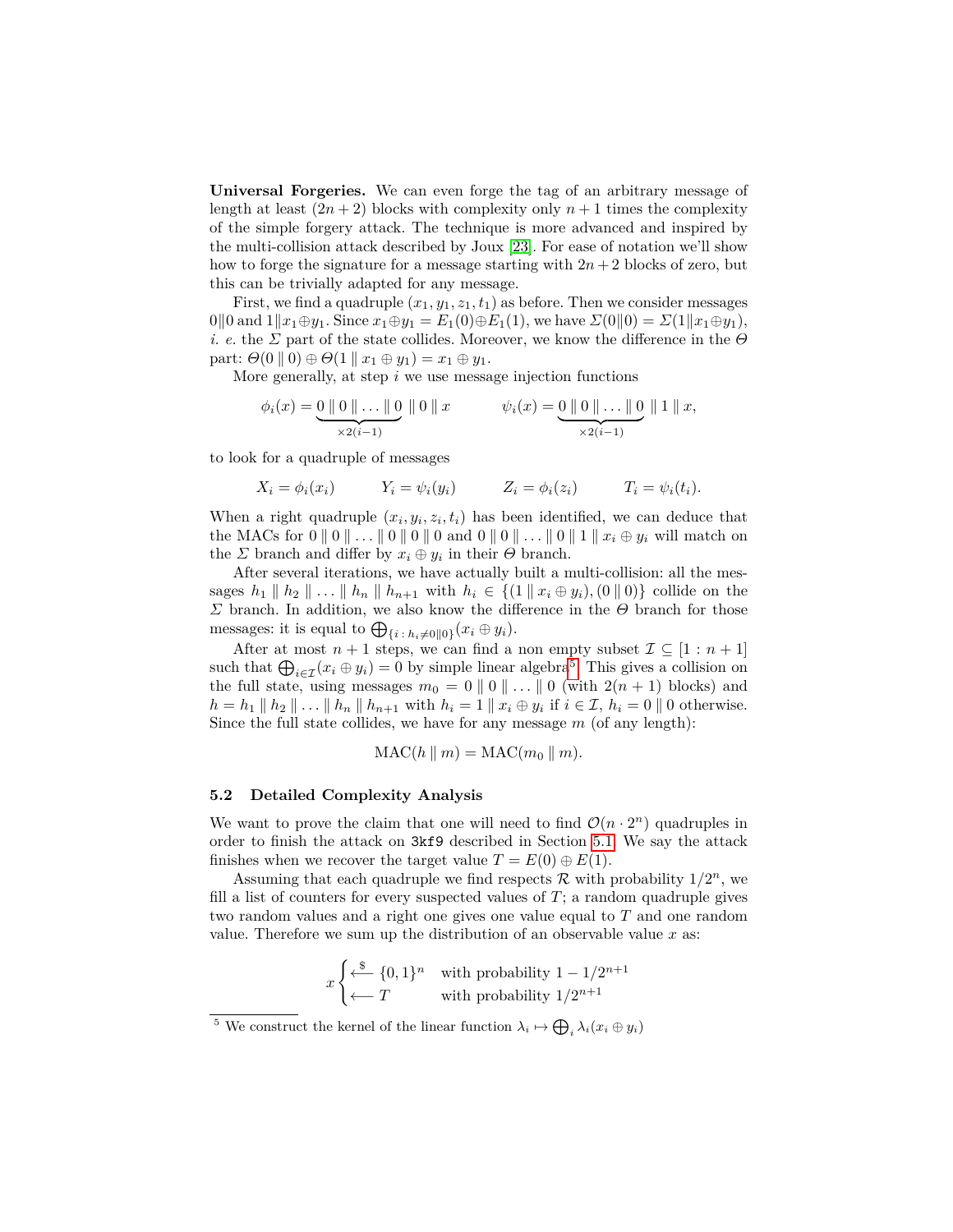Let  $N$  be the number of observed values, and  $X_i^c$  represents the indicator that Let *I* be the number of observed values, and  $X_i$  represents the multiator that the *i*<sup>th</sup> value equals *c* (following a Bernoulli distribution), so that the counter corresponding to *c* is  $X^c = \sum_{i=1}^{N} X_i^c$ . Now we have to discriminate between the distributions of  $X^c$  with  $c \neq T$ , and the distribution of  $X^T$ :

$$
\Pr(X_i^T = 1) = \Pr(x = T) = (1 - 1/2^{n+1})/2^n + 1/2^{n+1} = (3/2 - 1/2^{n+1})/2^n
$$
  
\n
$$
\implies \mathbf{E}[X^T] = N(3/2 - 1/2^{n+1})/2^n
$$
  
\n
$$
\Pr(X_i^c = 1) = \Pr(x = c) = (1 - 1/2^{n+1})/2^n
$$
  
\n
$$
\implies \mathbf{E}[X^c] = N(1 - 1/2^{n+1})/2^n
$$
  
\n
$$
\implies \mathbf{E}[X^T] \ge 3/2 \cdot \mathbf{E}[X^c]
$$

We use the Chernoff bound to get a lower bound on the probability that a given counter is higher than the average value of *X<sup>T</sup>* :

$$
\Pr(X^c \ge \mathbf{E}[X^T]) \le \Pr(X^c \ge 3/2 \cdot \mathbf{E}[X^c]) \le e^{-N(1-1/2^{n+1})/2^{n+1}}
$$

and assuming the counters are independent:

$$
Pr(X^c < \mathbf{E}[X^T]) \ge 1 - e^{-N(1 - 1/2^{n+1})/2^{n+1}}
$$
\n
$$
Pr(\forall c \ne T : X^c < \mathbf{E}[X^T]) \ge (1 - e^{-N(1 - 1/2^{n+1})/2^{n+1}})^{2^n}
$$

This expression will asymptotically converge to a strictly positive constant when  $e^{-N(1-\frac{1}{2}n+1)/2^{n+1}} \simeq 2^{-n}$ . Therefore, we use

$$
N \simeq n \ln(2) \cdot \frac{2^{n+1}}{(1 - 1/2^{n+1})} = \mathcal{O}(n \cdot 2^n).
$$

Since we observe 2 values per quadruples, this makes  $\mathcal{O}(n \cdot 2^n)$  quadruples. Moreover, the event  $'X^T \geq \mathbf{E}[X^T]$ <sup>'</sup> has a probability close to 0.5, therefore after  $\mathcal{O}(n \cdot 2^n)$  quadruples, we indeed have a  $\Omega(1)$  probability that  $X^T$  is greater than all of the other counters, which allows to recover the value *T*. Performing the attack until the end with probability  $\Omega(1)$  also requires  $\mathcal{O}(n \cdot 2^n)$  quadruples.

To get to this result some assumptions have been made, like the independence of the counters, but they all tend to be either conservative or asymptotically true.

#### **5.3 Attacking 1kf9**

1kf9 is a single-key variant of 3kf9 suggested in [\[8\]](#page-27-7), and later withdrawn. Since the structure of 1kf9 is the same as the structure of 3kf9, we can use the same attack. However, in the next section, we give an attack with birthday complexity using properties of the fix functions.

#### <span id="page-21-0"></span>**6 Attacks using collision in fix functions**

Finally, we show attacks against single key variant of beyond-birthday-bound MACs based on fix functions, as defined by by Datta, Dutta, Nandi, Paul and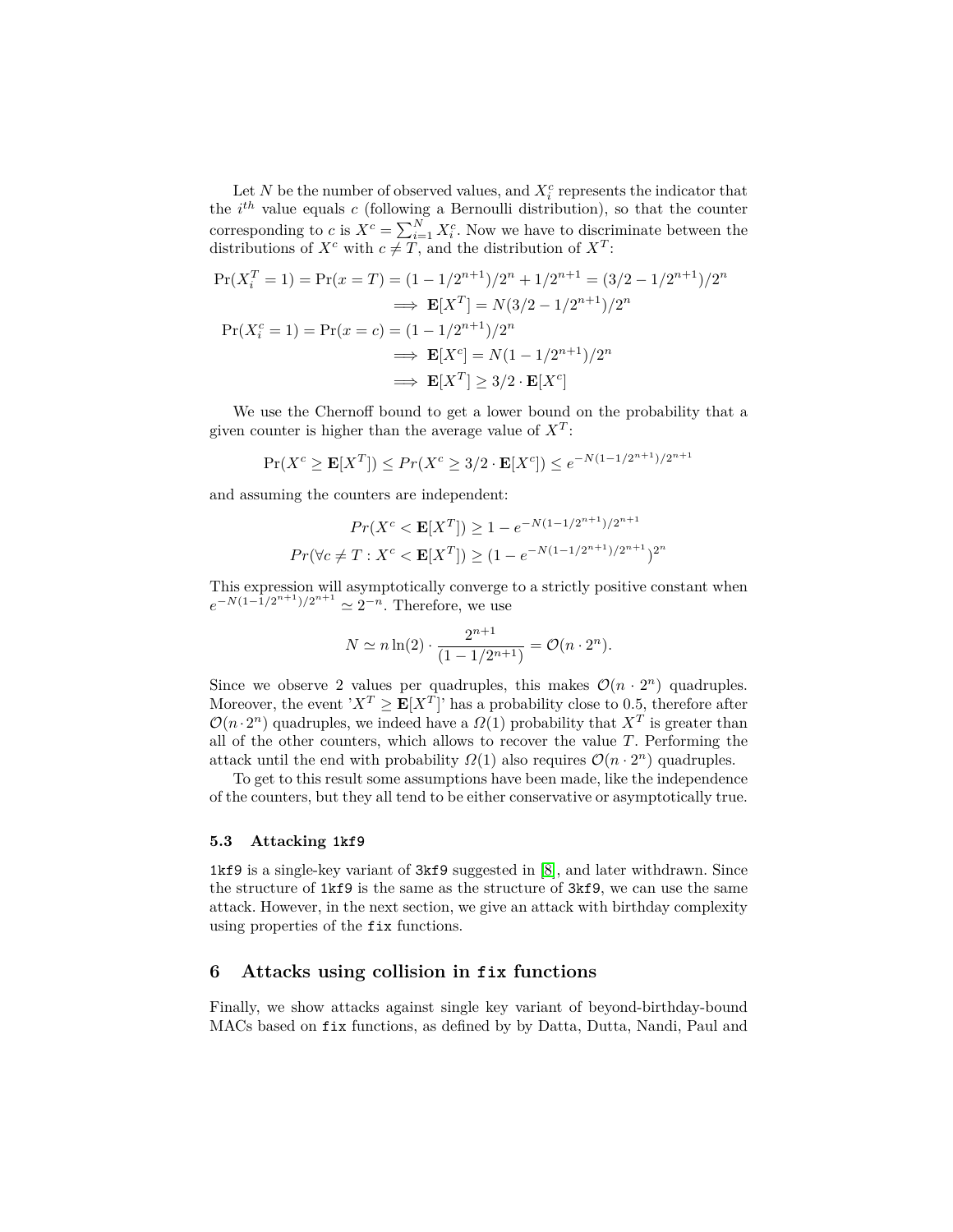

<span id="page-22-0"></span>**Fig. 7.** Diagram for 1kf9 with a  $ℓ$ −block message.

Zhang [\[8,](#page-27-7)[9\]](#page-27-6). The fix functions just fix the least significant bit an *n*-bit value to zero or one, and are used for domain separation:

$$
\mathtt{fix0}: x \mapsto x_{[1:n]}|0 \qquad \qquad \mathtt{fix1}: x \mapsto x_{[1:n]}|1
$$

Datta *et al.* used those function to build a single-key variant of PMAC+ called 1kPMAC+ [\[9\]](#page-27-6), and a single-key variant of 3kf9 called 1kf9 [\[8\]](#page-27-7), both with security up to 2 <sup>2</sup>*n/*<sup>3</sup> queries. However, 1kf9 has been withdrawn because of issues in its security proof. In this section, we exploit trivial collisions in the fix functions to build colliding pairs or quadruples more easily:

$$
fix0(x) = fix0(x \oplus 1) \qquad \qquad fix1(x) = fix1(x \oplus 1)
$$

This allows a more straightforward attack against 1kPMAC+ with the same complexity as the attacks in Section [4,](#page-13-0) and an attack against 1kf9 [\[8\]](#page-27-7) with birthday complexity, violating its security claims.

# **6.1 Attacking 1kf9**

The 1kf9 mode uses the fix function for domain separation to build a single-key variant of 3kf9, as shown in Figure [7:](#page-22-0)

$$
\begin{aligned}\n\sigma_0 &= 0 & \sigma_i &= E(\sigma_{i-1} \oplus m_i) \\
\varSigma'(M) &= \sigma_\ell & \varSigma(M) &= 2 \odot \text{fixO}(\varSigma'(M)) \\
\Theta'(M) &= \bigoplus_{i=1}^\ell \sigma_i & \Theta(M) &= 2 \odot \text{fix1}(\Theta'(M)) \\
\text{MAC}(M) &= E(\varSigma(M)) \oplus E(\Theta(M))\n\end{aligned}
$$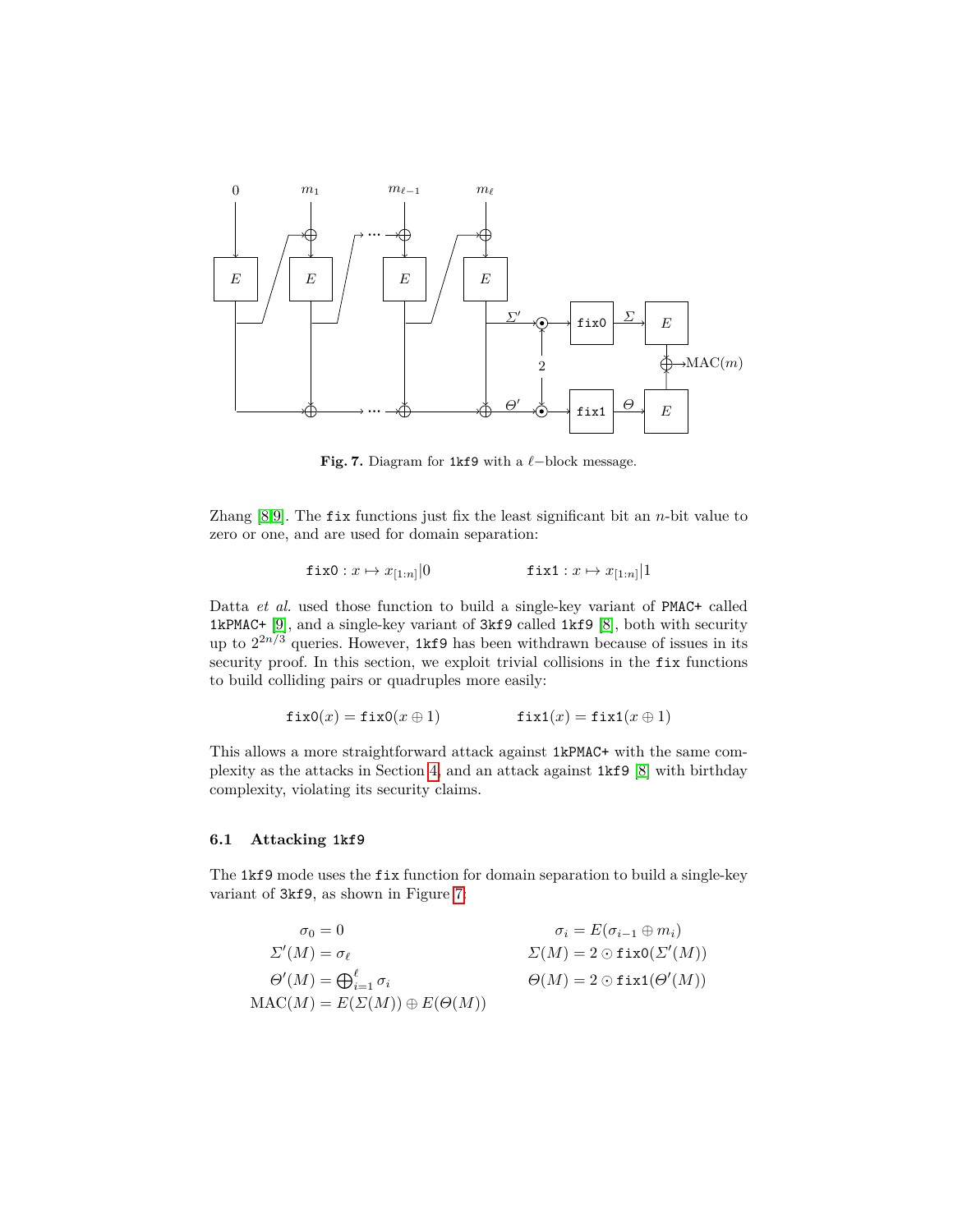**Attack.** Because of a mistake in the proof of 1kf9, we can use pairs of messages instead of quadruples. More precisely, instead of looking for a quadruple with pairwise collisions in  $\Sigma$  and  $\Theta$ , we look for a pair of message  $X, Y$  colliding on  $\Sigma'$ , and with a difference in  $\Theta'$  that will be absorbed by the fix1 function. Therefore, we define the relation  $\mathcal R$  as:

$$
\mathcal{R}(X,Y) := \begin{cases} \Sigma'(X) = \Sigma'(Y) \\ 2\Theta'(X) = 2\Theta'(Y) \oplus 1 \\ \Rightarrow \text{MAC}(X) = \text{MAC}(Y). \end{cases}
$$

We build the messages with different postfixes, parametrized by *u*:

<span id="page-23-0"></span> $\mathcal{L}$ 

$$
X = \phi_u(x) = x \parallel u \qquad \qquad Y = \psi_u(y) = y \parallel u \oplus d,
$$

where *d* is the inverse of 2 in the finite field. With this construction, we have

$$
\Sigma'(\phi_u(x)) = E(u \oplus E(x \oplus E(0)))
$$
  
\n
$$
\Theta'(\phi_u(x)) = E(u \oplus E(x \oplus E(0))) \oplus E(x \oplus E(0)) \oplus E(0)
$$
  
\n
$$
\Sigma'(\psi_u(y)) = E(u \oplus d \oplus E(y \oplus E(0)))
$$
  
\n
$$
\Theta'(\psi_u(y)) = E(u \oplus d \oplus E(y \oplus E(0))) \oplus E(y \oplus E(0)) \oplus E(0)
$$

In particular, we observe

$$
E(x \oplus E(0)) \oplus E(y \oplus E(0)) = d \Leftrightarrow \Sigma'(\phi_u(x)) = \Sigma'(\psi_u(y))
$$
  
\n
$$
\Rightarrow \Theta'(\phi_u(x)) \oplus \Theta'(\psi_u(y)) = d
$$
  
\n
$$
\Rightarrow \text{MAC}(\phi_u(x)) = \text{MAC}(\psi_u(y)). \tag{8}
$$

From this observation, we construct a birthday attack against 1kf9. We build two lists:

$$
L_0 = \left\{ \text{MAC}(\phi_0(x)) : x < 2^{n/2} \right\} \qquad L_1 = \left\{ \text{MAC}(\psi_0(y)) : y < 2^{n/2} \right\},
$$

and we look for a match between the lists. We expect on average one pair to match randomly, and one pair to match because of [\(8\)](#page-23-0). Moreover, when we have a collision candidate  $L_0[x], L_1[y]$ , we can verify whether it is a right pair by comparing  $MAC(x || 1)$  and  $MAC(y || d \oplus 1)$ .

Therefore, we find a pair satisfying  $\mathcal{R}(X, Y)$  with complexity  $2^{n/2}$ , and this leads to simple forgeries using [\(8\)](#page-23-0). This contradicts the security proof of 1kf9 given in[\[8\]](#page-27-7). Note that this attack is still valid if we use different multiplications for the two branches in the finalization function.

#### **6.2 Attacking 1kPMAC+**

The 1kPMAC+ mode uses the fix function for domain separation to build a singlekey variant of PMAC+, as shown in Figure [8.](#page-24-0)

$$
\Sigma'(M) = \bigoplus_{i=1}^{\ell} \tilde{E}_i(m_i) \qquad \qquad \Sigma(M) = \text{fixO}(\Sigma'(M))
$$

$$
\Theta'(M) = \bigoplus_{i=1}^{\ell} 2^{\ell+1-i} \odot \tilde{E}_i(m_i) \qquad \qquad \Theta(M) = \text{fix1}(\Theta'(M))
$$

$$
\text{MAC}(M) = E(\Sigma(M)) \oplus E(\Theta(M))
$$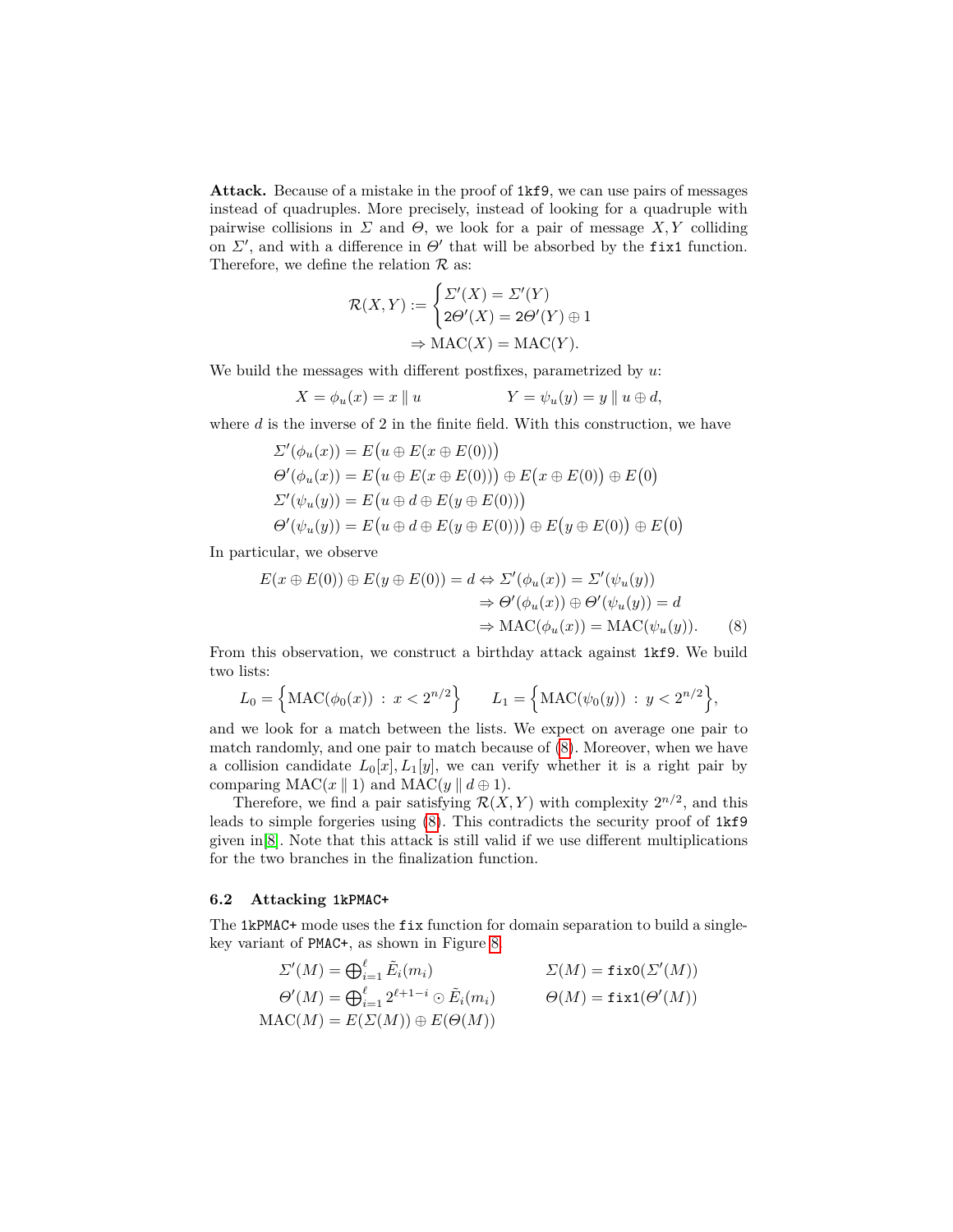

<span id="page-24-0"></span>**Fig. 8.** Diagram for 1kPMAC+ with a  $\ell$ -block message where  $\Delta_1 = E(1)$  and  $\Delta_2 = E(2)$ .

**Attack.** Since the fix functions used in the finalization have collisions, we can build a variant of the attacks from Section [4](#page-13-0) using differences in  $\Sigma'$  and/or  $\Theta'$ that are absorbed by the fix functions. More precisely, we use the following relation  $R$  on quadruple of messages:

$$
\mathcal{R}(X, Y, Z, T) := \begin{cases} \Sigma'(X) = \Sigma(Y)' \oplus 1 \\ \Theta'(Y) = \Theta(Z)' \oplus 1 \\ \Sigma'(Z) = \Sigma(T)' \oplus 1 \\ \Theta'(T) = \Theta(X)' \oplus 1 \\ \Rightarrow \text{MAC}(X) \oplus \text{MAC}(Y) \oplus \text{MAC}(Z) \oplus \text{MAC}(T) = 0. \end{cases}
$$

We can find quadruple of messages satisfying  $R$  using a single message injection function:

$$
\phi_u(i) = u \parallel i
$$
  

$$
X = \phi_u(x) = u \parallel x \quad Y = \psi_u(y) = u \parallel y \quad Z = \phi_u(z) = u \parallel z \quad T = \psi_u(t) = u \parallel t
$$

Indeed we have

$$
\text{MAC}(\phi_u(i)) = E\Big(\text{fixO}\Big(\underbrace{\tilde{E}_1(u) \oplus \tilde{E}_2(x)}_{\Sigma'_u(i)}\Big)\Big) \oplus E\Big(\text{fix1}\Big(\underbrace{4\tilde{E}_1(u) \oplus 2\tilde{E}_2(x)}_{\Theta'_u(i)}\Big)\Big)
$$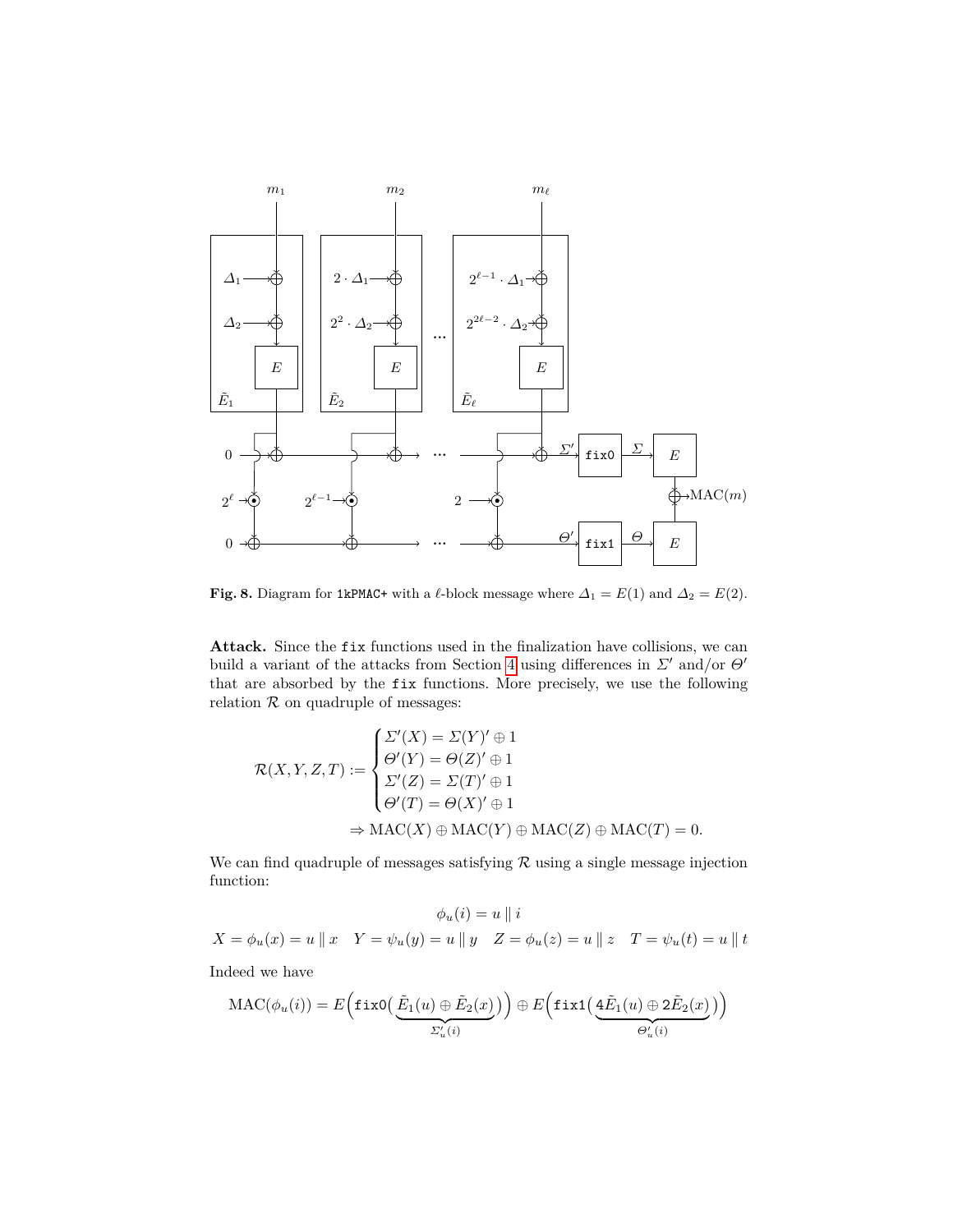We observe that:

$$
\mathcal{R}(x, y, z, t) \Leftrightarrow \begin{cases} \tilde{E}_2(x) = \tilde{E}_2(y) \oplus 1 \\ \tilde{E}_2(z) = \tilde{E}_2(t) \oplus 1 \\ 2\tilde{E}_2(x) = 2\tilde{E}_2(z) \oplus 1 \\ 2\tilde{E}_2(y) = 2\tilde{E}_2(t) \oplus 1 \\ \Leftrightarrow \begin{cases} \tilde{E}_2(x) \oplus \tilde{E}_2(y) \oplus \tilde{E}_2(z) \oplus \tilde{E}_2(t) = 0 \\ \tilde{E}_2(x) = \tilde{E}_2(y) \oplus 1 \\ \tilde{E}_2(x) = \tilde{E}_2(z) \oplus d \end{cases} \end{cases}
$$

Therefore, R defines a 3*n*−bit relation that is independent of the value *u*. This can be used for attacks in the same way as in the previous sections, using a single list

$$
L = \left\{ \text{MAC}(\phi_0(x)) \parallel \text{MAC}(\phi_1(x)) \parallel \text{MAC}(\phi_2(x)) : x < 2^{3n/4} \right\}
$$

We can find a quadruple of four distinct values  $(x, y, z, t)$  such that  $L[x] \oplus L[y] \oplus L[y]$  $L[z] \oplus L[t] = 0$  with  $\tilde{O}(2^{3n/2})$  operations, using a memory of size  $\mathcal{O}(2^{3n/4})$ , and this easily leads to forgeries.

# **7 Conclusion**

In this paper we have introduced a cryptanalysis technique to attack doubleblock-hash MACs using quadruples of messages. We show three variants of the technique, with attacks with  $\mathcal{O}(2^{3n/4})$  queries against SUM-ECBC, GCM-SIV2, PMAC+, LightMAC+, 1kPMAC+ and 3kf9. All these modes have a security proof up to  $2^{2n/3}$  queries, but no attacks with fewer than  $2^n$  queries were known before our work.

Our main attacks are in the information theoretic model, and an attacker would need more than  $2^n$  operations to perform a forgery. On the other hand, we also have a variant of the attack against SUM-ECBC and GCM-SIV2 with time complexity  $\tilde{O}(2^{6n/7})$ . This opens the path for attack with total complexity below  $2<sup>n</sup>$  for other double-block-hash MACs.

We believe that studying generic attacks is important in order to understand the security of these MACs, and is needed in addition to security proofs. In particular our results show that they do not reach full security, and we invalidate a recent proof for LightMAC+. However, there is still a gap between the 2 2*n/*3 bound of the proofs, and our attacks with  $\mathcal{O}(2^{3n/4})$  queries. Further work is needed to determine whether the attacks can be improved, or whether better proofs are possible.

# **Acknowledgement**

Mridul Nandi is supported by R.C.Bose Centre for Cryptology and Security. Part of this work was supported by the French DGA.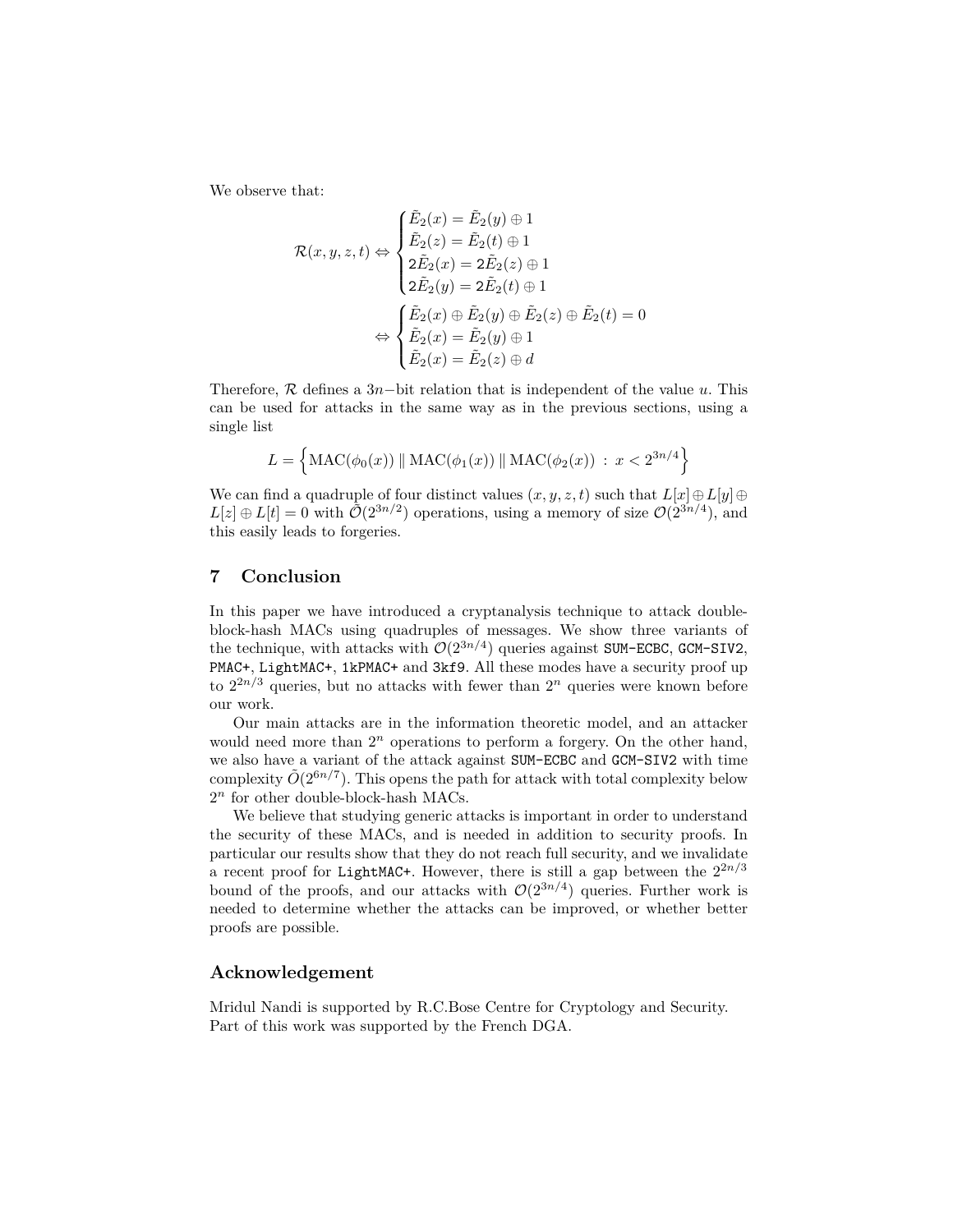# **A SageMath Implementation**

In order to verify that the algorithm is correct, we have implemented the attack against SUM-ECBC with complexity  $\tilde{\mathcal{O}}(2^{6n/7})$  given in Section [3.1](#page-10-1) with SageMath:

```
xor =lambdax, y: x.<sub>_</sub>xor<sub>__</sub>(y)
txor␣=␣lambda␣a,b:␣tuple(xor(u,v)␣for␣u,v␣in␣zip(a,b)␣)
def random perm(n):
 pp = Permutations(n).random_element()
 ␣␣return␣lambda␣x:␣pp(x+1)-1
def␣CBC(E,M):
 x = 0␣␣for␣m␣in␣M:
    x = E(x, -xor_-(m))␣␣return␣x
def␣SUMECBC(E1,E2,E3,E4,M):
  a = E2(CBC(E1,M))b = E4(CBC(E3,M))␣␣return␣a.__xor__(b)
E1, E2, E3, E4 = (\text{random\_perm}(2^21) for \text{in range}(4))MAC = lambda x: SUMECBC(E1,E2,E3,E4,x)
print␣"Values␣to␣recover␣␣␣␣␣␣␣|␣{0:06x}␣{1:06x}".format(
  xor(E1(0), E1(1)), xor(E3(0), E3(1)))print "Generating data..."
L1, L2, L3, L4 = [], [], [], []for i in range(2<sup>12</sup>):
 ␣␣if␣(i&0b000000000111␣==␣0):␣L1.append(i)
  ␣␣if␣(i&0b000000111000␣==␣0):␣L2.append(i)
  ␣␣if␣(i&0b000111000000␣==␣0):␣L3.append(i)
 ␣␣if␣(i&0b111000000000␣==␣0):␣L4.append(i)
def␣macs(u,i):
 x = (0,0)␣␣for␣j␣in␣range(i,2^21,2^12):
    x = txor(x,(MAC([u,j]), MAC([u, xor(1,j)])))␣␣return␣(i,x)
L1 = [ macs(0,i) for i in L1 ]
L2 = [ macs(0,i) for i in L2 ]
L3 = [max(1,i) for i in L3 ]
L4 = [max(1,i) for i in L4 ]
print "Looking for quadruples..."
L13␣=␣sorted((txor(a[1],b[1]),a[0],b[0])␣for␣a␣in␣L1␣for␣b␣in␣L3)
L24␣=␣sorted((txor(a[1],b[1]),a[0],b[0])␣for␣a␣in␣L2␣for␣b␣in␣L4)
```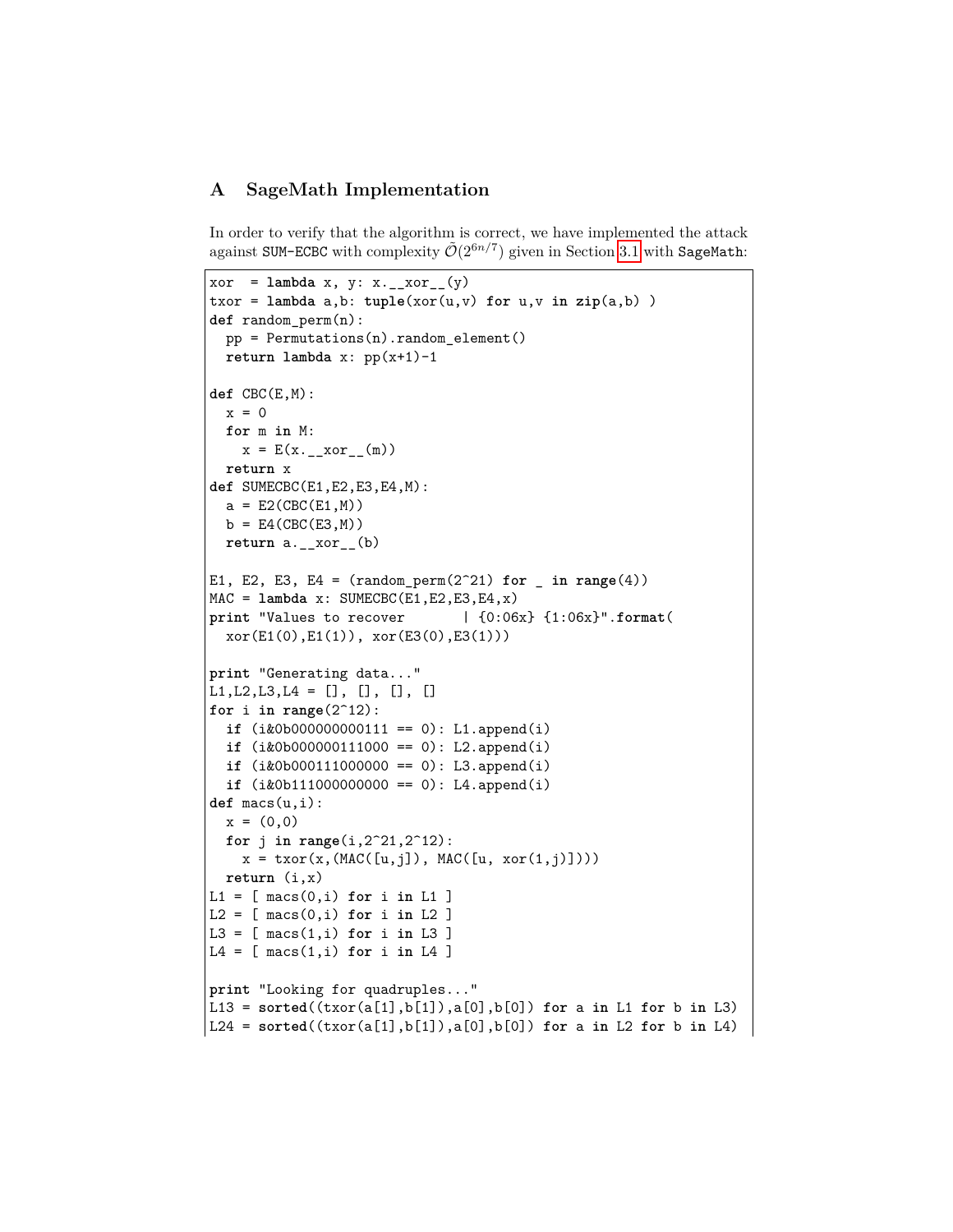```
i, j = 0,0while␣i<len(L13)␣and␣j<len(L24):
  if L13[i][0] == L24[j][0]:␣␣␣␣if␣L13[i]␣!=␣L24[j]:
      ␣␣␣␣␣␣print␣"{:06x}␣{:06x}␣{:06x}␣{:06x}␣|␣{:06x}␣{:06x}".format(
        L13[i][1], L13[i][2], L24[j][1], L24[j][2],
        ␣␣␣␣␣␣␣␣xor(L13[i][1],L13[i][2]),␣xor(L13[i][1],L24[j][2]))
    ␣␣␣␣if␣L13[i]␣<␣L24[j]:
      i+=1␣␣␣␣else:
      j+=1␣␣elif␣L13[i][0]␣<␣L24[j][0]:
    i+=1␣␣else:
    j+=1
```
# **References**

- <span id="page-27-3"></span>1. An, J.H., Bellare, M.: Constructing VIL-MACs from FIL-MACs: Message authentication under weakened assumptions. In: Wiener, M.J. (ed.) CRYPTO'99. LNCS, vol. 1666, pp. 252–269. Springer, Heidelberg (Aug 1999)
- <span id="page-27-2"></span>2. Bellare, M., Canetti, R., Krawczyk, H.: Keying hash functions for message authentication. In: Koblitz, N. (ed.) CRYPTO'96. LNCS, vol. 1109, pp. 1–15. Springer, Heidelberg (Aug 1996)
- <span id="page-27-5"></span>3. Bellare, M., Guérin, R., Rogaway, P.: XOR MACs: New methods for message authentication using finite pseudorandom functions. In: Coppersmith, D. (ed.) CRYPTO'95. LNCS, vol. 963, pp. 15–28. Springer, Heidelberg (Aug 1995)
- <span id="page-27-0"></span>4. Bellare, M., Kilian, J., Rogaway, P.: The security of the cipher block chaining message authentication code. Journal of Computer and System Sciences 61(3), 362–399 (2000)
- <span id="page-27-1"></span>5. Black, J., Rogaway, P.: A block-cipher mode of operation for parallelizable message authentication. In: Knudsen, L.R. (ed.) EUROCRYPT 2002. LNCS, vol. 2332, pp. 384–397. Springer, Heidelberg (Apr / May 2002)
- <span id="page-27-9"></span>6. Chose, P., Joux, A., Mitton, M.: Fast correlation attacks: An algorithmic point of view. In: Knudsen, L.R. (ed.) EUROCRYPT 2002. LNCS, vol. 2332, pp. 209–221. Springer, Heidelberg (Apr / May 2002)
- <span id="page-27-4"></span>7. Cogliati, B., Seurin, Y.: EWCDM: An efficient, beyond-birthday secure, noncemisuse resistant MAC. In: Robshaw, M., Katz, J. (eds.) CRYPTO 2016, Part I. LNCS, vol. 9814, pp. 121–149. Springer, Heidelberg (Aug 2016)
- <span id="page-27-7"></span>8. Datta, N., Dutta, A., Nandi, M., Paul, G., Zhang, L.: Building single-key beyond birthday bound message authentication code. Cryptology ePrint Archive, Report 2015/958 (2015), <http://eprint.iacr.org/2015/958>
- <span id="page-27-6"></span>9. Datta, N., Dutta, A., Nandi, M., Paul, G., Zhang, L.: Single key variant of PMAC\_Plus. IACR Trans. Symm. Cryptol. 2017(4), 268–305 (2017)
- <span id="page-27-8"></span>10. Dinur, I., Leurent, G.: Improved generic attacks against hash-based MACs and HAIFA. In: Garay, J.A., Gennaro, R. (eds.) CRYPTO 2014, Part I. LNCS, vol. 8616, pp. 149–168. Springer, Heidelberg (Aug 2014)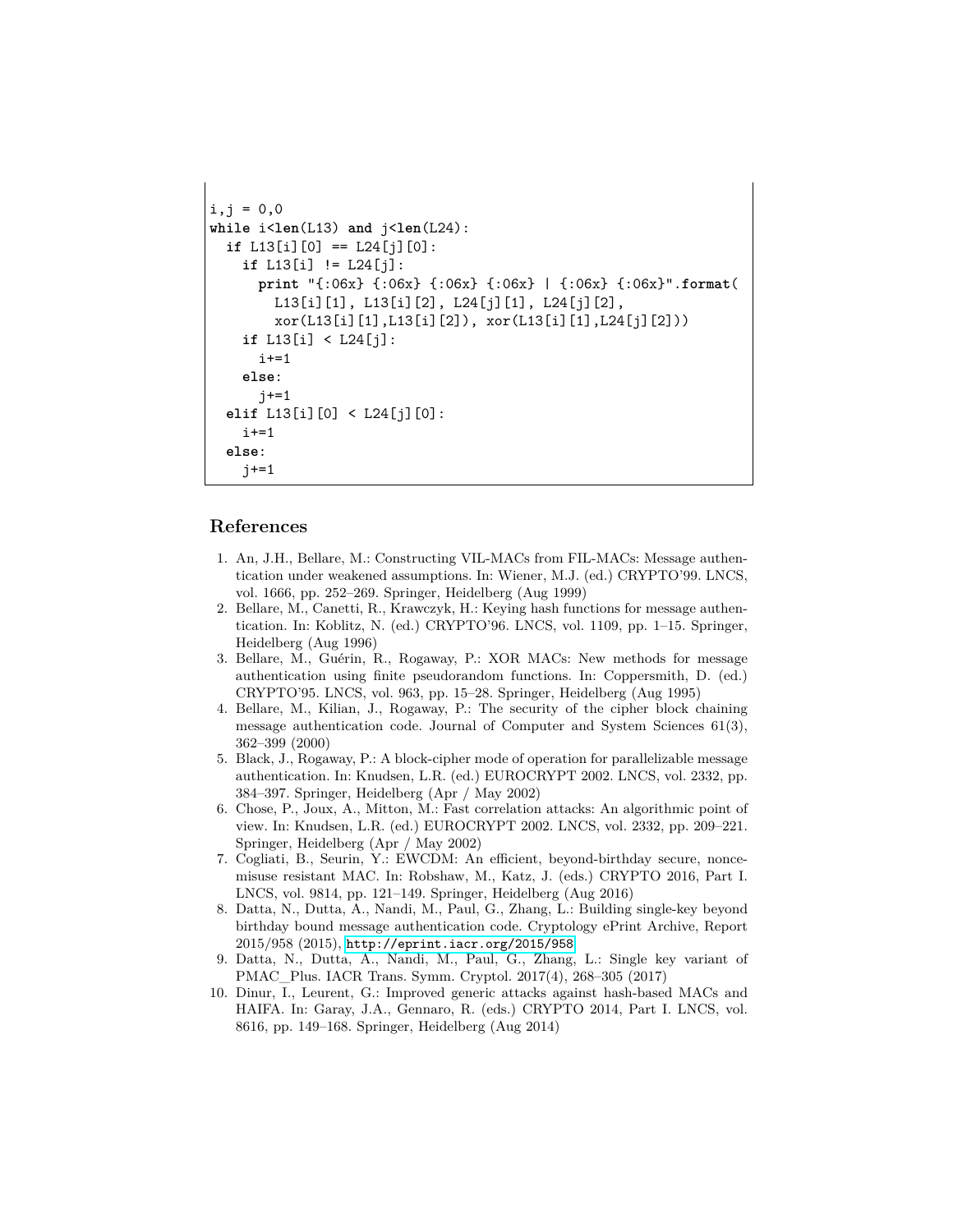- <span id="page-28-10"></span>11. Dutta, A., Jha, A., Nandi, M.: Tight security analysis of EHtM MAC. IACR Trans. Symm. Cryptol. 2017(3), 130–150 (2017)
- <span id="page-28-15"></span>12. Ferguson, N.: Authentication weaknesses in GCM. Comment to NIST (2005), [http://csrc.nist.gov/groups/ST/toolkit/BCM/documents/comments/](http://csrc.nist.gov/groups/ST/toolkit/BCM/documents/comments/CWC-GCM/Ferguson2.pdf) [CWC-GCM/Ferguson2.pdf](http://csrc.nist.gov/groups/ST/toolkit/BCM/documents/comments/CWC-GCM/Ferguson2.pdf)
- <span id="page-28-0"></span>13. Computer data authentication. National Bureau of Standards, NIST FIPS PUB 113, U.S. Department of Commerce (1985)
- <span id="page-28-14"></span>14. Fuhr, T., Leurent, G., Suder, V.: Collision attacks against CAESAR candidates forgery and key-recovery against AEZ and Marble. In: Iwata, T., Cheon, J.H. (eds.) ASIACRYPT 2015, Part II. LNCS, vol. 9453, pp. 510–532. Springer, Heidelberg (Nov / Dec 2015)
- <span id="page-28-2"></span>15. Gilbert, E.N., MacWilliams, F.J., Sloane, N.J.: Codes which detect deception. Bell Labs Technical Journal 53(3), 405–424 (1974)
- <span id="page-28-12"></span>16. Guo, J., Peyrin, T., Sasaki, Y., Wang, L.: Updates on generic attacks against HMAC and NMAC. In: Garay, J.A., Gennaro, R. (eds.) CRYPTO 2014, Part I. LNCS, vol. 8616, pp. 131–148. Springer, Heidelberg (Aug 2014)
- <span id="page-28-8"></span>17. Iwata, T.: New blockcipher modes of operation with beyond the birthday bound security. In: Robshaw, M.J.B. (ed.) FSE 2006. LNCS, vol. 4047, pp. 310–327. Springer, Heidelberg (Mar 2006)
- <span id="page-28-1"></span>18. Iwata, T., Kurosawa, K.: OMAC: One-key CBC MAC. In: Johansson, T. (ed.) FSE 2003. LNCS, vol. 2887, pp. 129–153. Springer, Heidelberg (Feb 2003)
- <span id="page-28-9"></span>19. Iwata, T., Mennink, B., Vizár, D.: CENC is optimally secure. Cryptology ePrint Archive, Report 2016/1087 (2016), <http://eprint.iacr.org/2016/1087>
- <span id="page-28-4"></span>20. Iwata, T., Minematsu, K.: Stronger security variants of GCM-SIV. IACR Trans. Symm. Cryptol. 2016(1), 134–157 (2016), [http://tosc.iacr.org/index.php/](http://tosc.iacr.org/index.php/ToSC/article/view/539) [ToSC/article/view/539](http://tosc.iacr.org/index.php/ToSC/article/view/539)
- <span id="page-28-6"></span>21. Iwata, T., Minematsu, K., Peyrin, T., Seurin, Y.: ZMAC: A fast tweakable block cipher mode for highly secure message authentication. In: Katz, J., Shacham, H. (eds.) CRYPTO 2017, Part III. LNCS, vol. 10403, pp. 34–65. Springer, Heidelberg (Aug 2017)
- <span id="page-28-3"></span>22. Jaulmes, É., Joux, A., Valette, F.: On the security of randomized CBC-MAC beyond the birthday paradox limit: A new construction. In: Daemen, J., Rijmen, V. (eds.) FSE 2002. LNCS, vol. 2365, pp. 237–251. Springer, Heidelberg (Feb 2002)
- <span id="page-28-17"></span>23. Joux, A.: Multicollisions in iterated hash functions. Application to cascaded constructions. In: Franklin, M. (ed.) CRYPTO 2004. LNCS, vol. 3152, pp. 306–316. Springer, Heidelberg (Aug 2004)
- <span id="page-28-16"></span>24. Knudsen, L.R., Mitchell, C.J.: Analysis of 3gpp-mac and two-key 3gpp-mac. Discrete Applied Mathematics  $128(1)$ ,  $181 - 191$  (2003), [http://www.sciencedirect.](http://www.sciencedirect.com/science/article/pii/S0166218X02004444) [com/science/article/pii/S0166218X02004444](http://www.sciencedirect.com/science/article/pii/S0166218X02004444), international Workshop on Coding and Cryptography (WCC2001).
- <span id="page-28-13"></span>25. Lee, C., Kim, J., Sung, J., Hong, S., Lee, S.: Forgery and key recovery attacks on PMAC and mitchell's TMAC variant. In: Batten, L.M., Safavi-Naini, R. (eds.) ACISP 06. LNCS, vol. 4058, pp. 421–431. Springer, Heidelberg (Jul 2006)
- <span id="page-28-11"></span>26. Leurent, G., Peyrin, T., Wang, L.: New generic attacks against hash-based MACs. In: Sako, K., Sarkar, P. (eds.) ASIACRYPT 2013, Part II. LNCS, vol. 8270, pp. 1–20. Springer, Heidelberg (Dec 2013)
- <span id="page-28-5"></span>27. List, E., Nandi, M.: Revisiting full-PRF-secure PMAC and using it for beyondbirthday authenticated encryption. In: Handschuh, H. (ed.) CT-RSA 2017. LNCS, vol. 10159, pp. 258–274. Springer, Heidelberg (Feb 2017)
- <span id="page-28-7"></span>28. List, E., Nandi, M.:  $ZMAC^+$  – an efficient variable-output-length variant of ZMAC. IACR Trans. Symm. Cryptol. 2017(4), 306–325 (2017)